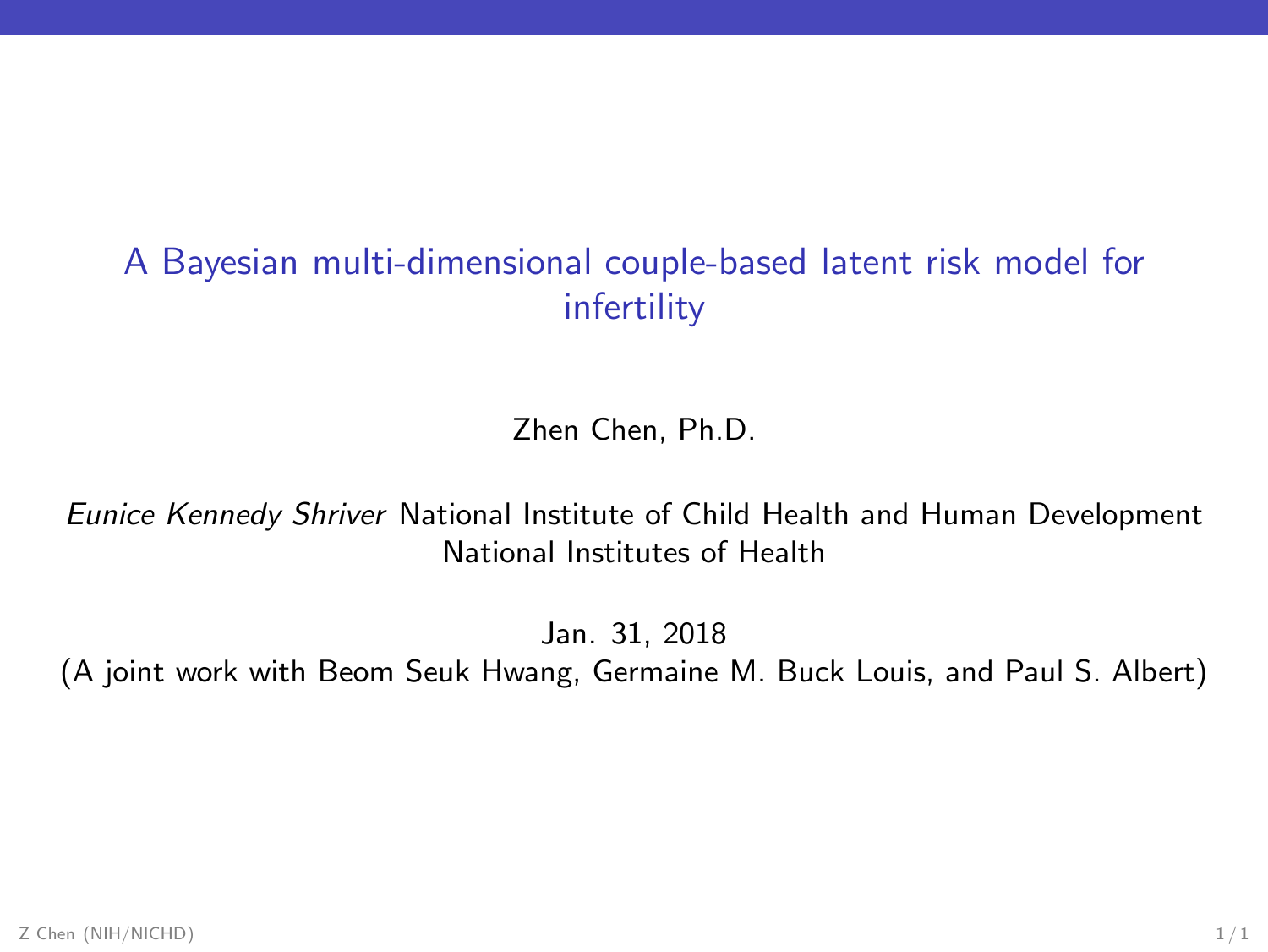Longitudinal Investigation of Fertility and the Environment (LIFE) Study (Buck Louis et al., 2011)

- 501 couples enrolled; 401 followed up for 12 cycles; 347 achieved pregnancy and 54 did not
- $\blacktriangleright$  Infertility: no pregnancy after 12 menstrual cycles
- ◮ 36 polychlorinated biphenyl (PCB) congeners for both partners of the couple
- Primary aim: Assess the effects of environmental chemicals on infertility from a couple-based perspective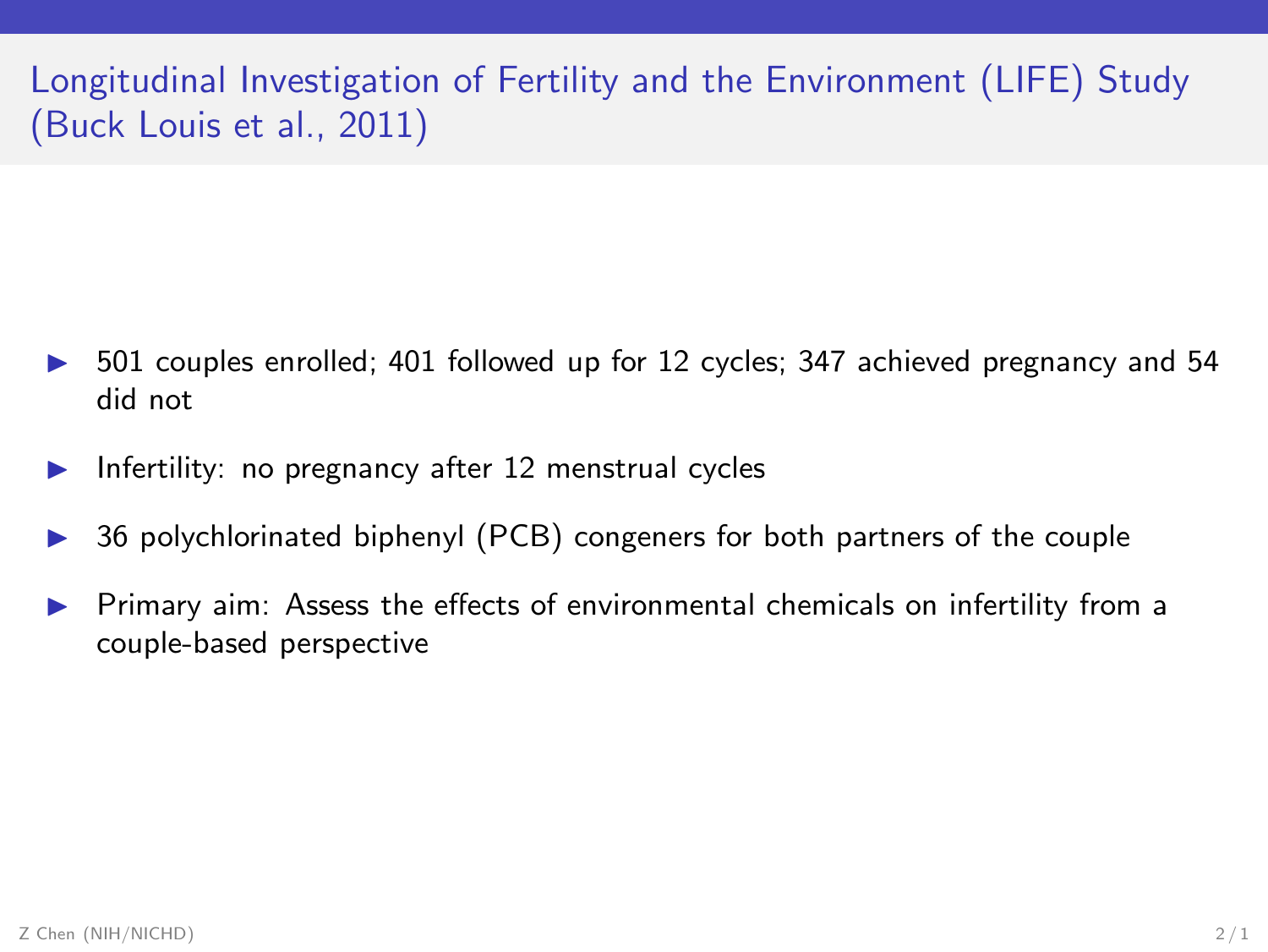## Boxplots of positive PCB congeners on log scale in the LIFE Study



**PCB Exposure for Female**

PCB congeners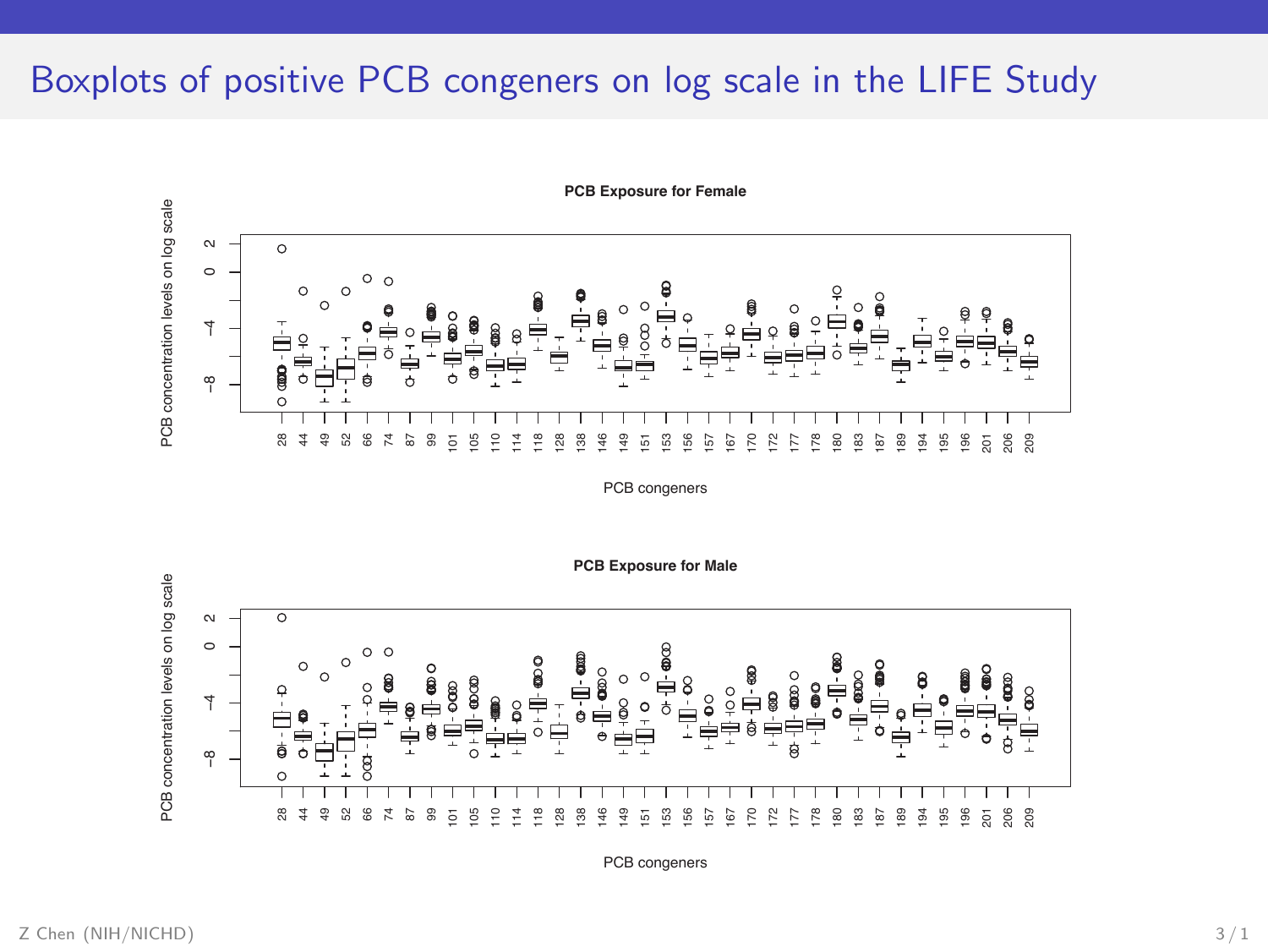Table 1: Descriptive statistics of covariates on the original scale in the LIFE Study.

|                           |           | Female    |          |       |           | Male      |       |  |
|---------------------------|-----------|-----------|----------|-------|-----------|-----------|-------|--|
| Covariate                 |           | Mean      | Med      | SD    | Mean      | Med       | SD    |  |
| Age(years)                |           | 29.8      | 29       | 4.0   | 31.7      | 31        | 4.7   |  |
| Serum lipids( $ng/g$ )    |           | 616.3     | 603.1    | 115.9 | 731.6     | 687.4     | 216.3 |  |
| Serum cotinine( $ng/mL$ ) |           | 14.0      | 0.02     | 59.61 | 48.0      | 0.036     | 131.4 |  |
|                           |           |           | Female   |       |           | Male      |       |  |
| Covariate                 | Level     |           | $N(\% )$ |       |           | $N(\% )$  |       |  |
| BMI                       | $<$ 25    | 186(49.2) |          |       | 69(18.3)  |           |       |  |
| $(kg/m^2)$                | $25 - 30$ | 97(25.7)  |          |       | 151(39.9) |           |       |  |
|                           | >30       |           | 95(25.1) |       |           | 158(41.8) |       |  |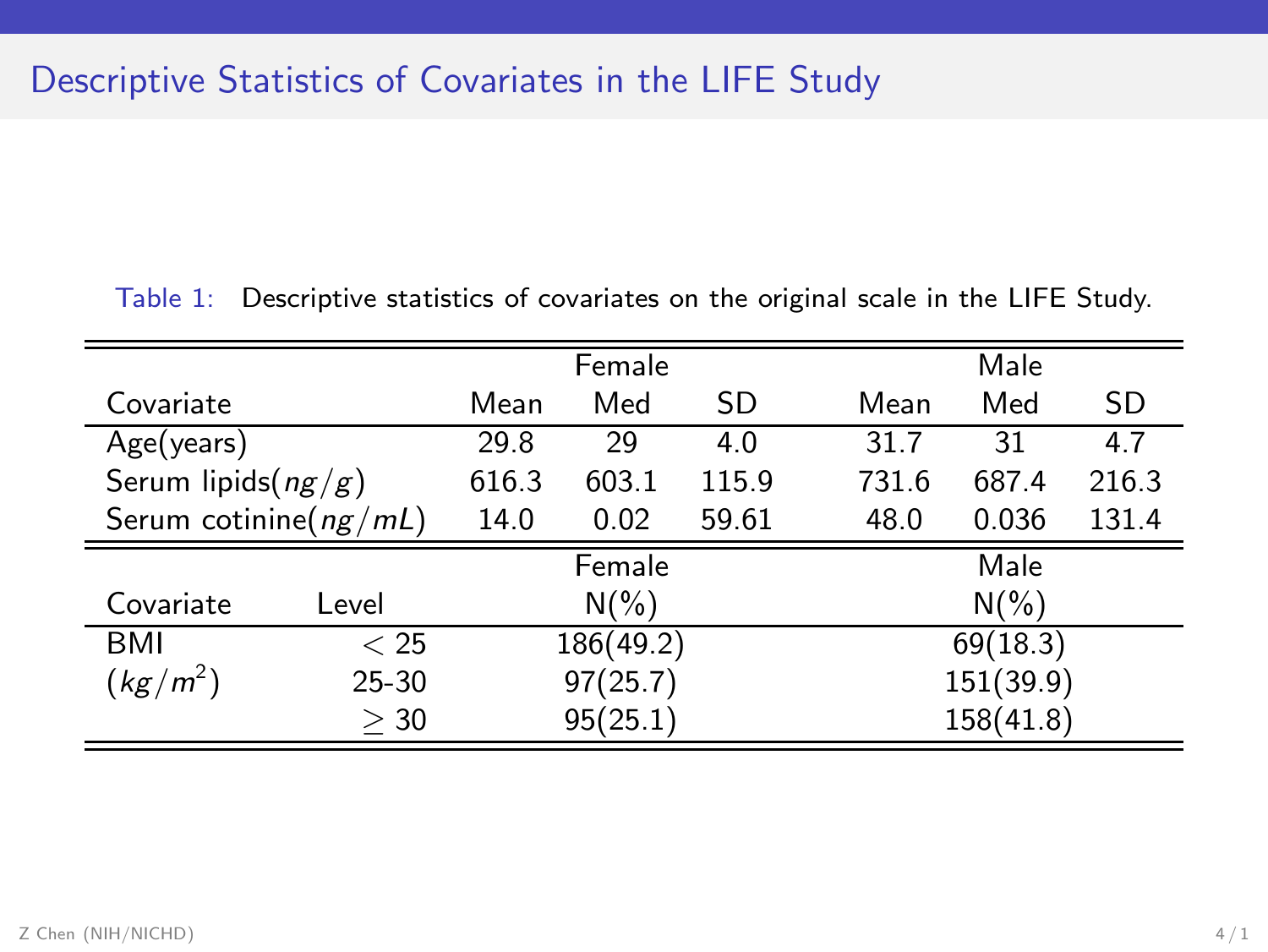- ▶ Couple-based design: With both partners of a couple considered, it is necessary to consider complex interactions between the exposure patterns for each of the two partners.
- ▶ High-dimensional biomarker data: With 72 PCBs, traditional statistical models may fail to assess the collective association between chemical exposures and risk of infertility.
- Semicontinuous biomarker data: about 25% PCBs are zeros; need to be modeled through a mixture of a degenerate distribution at zero and a continuous distribution for nonzero values.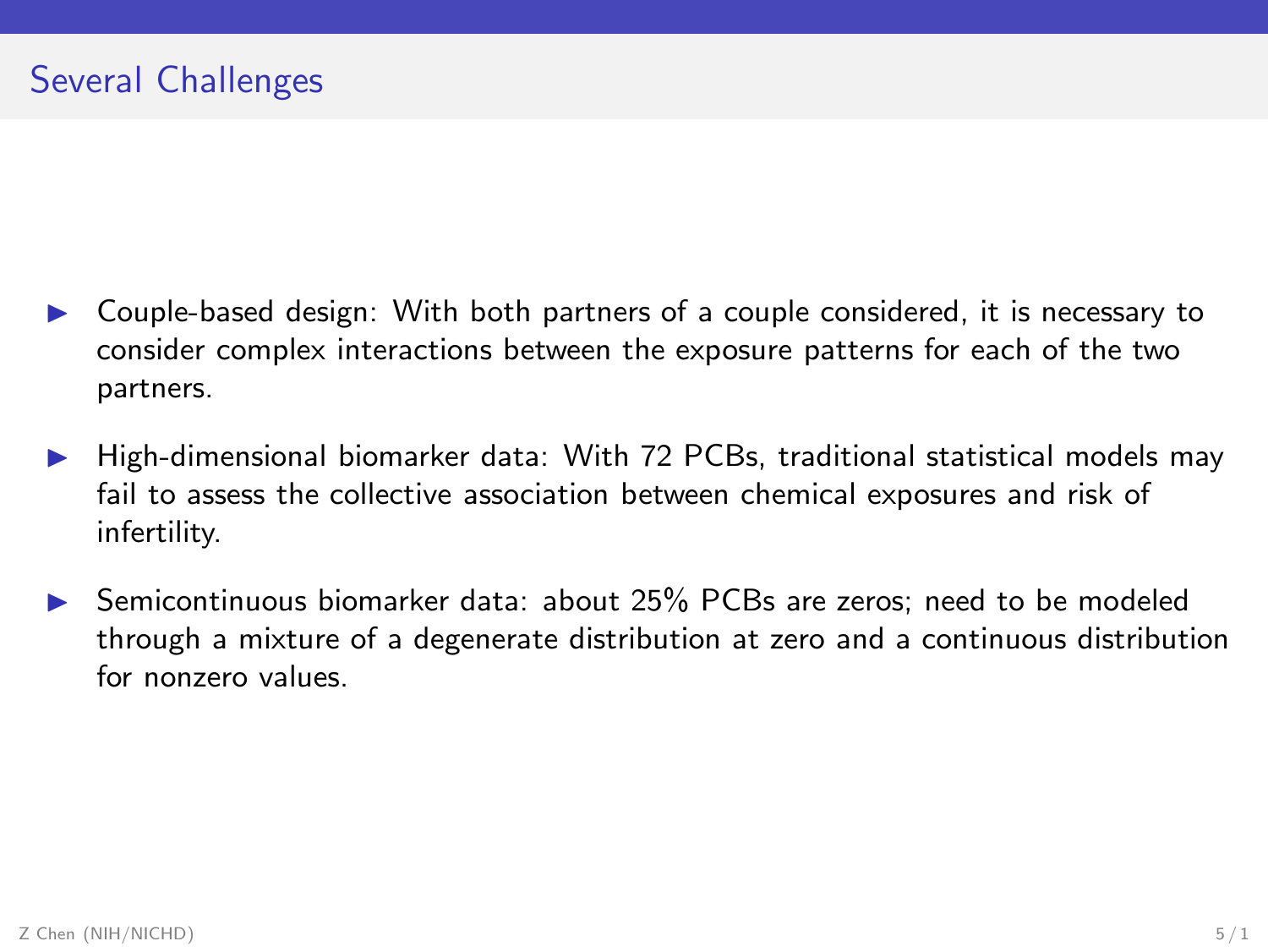## Previous Work: Zhang, Chen and Albert (Biostatistics, 2012)

- $\triangleright$  Zhang, Chen and Albert (2012) investigated the relationship between environmental PCB exposures and the risk of endometriosis.
- Proposed a joint latent class model with random effects.
- ▶ Considered the complex association between mean of PCBs and zero probability of PCBs.
- Only female's PCBs are considered.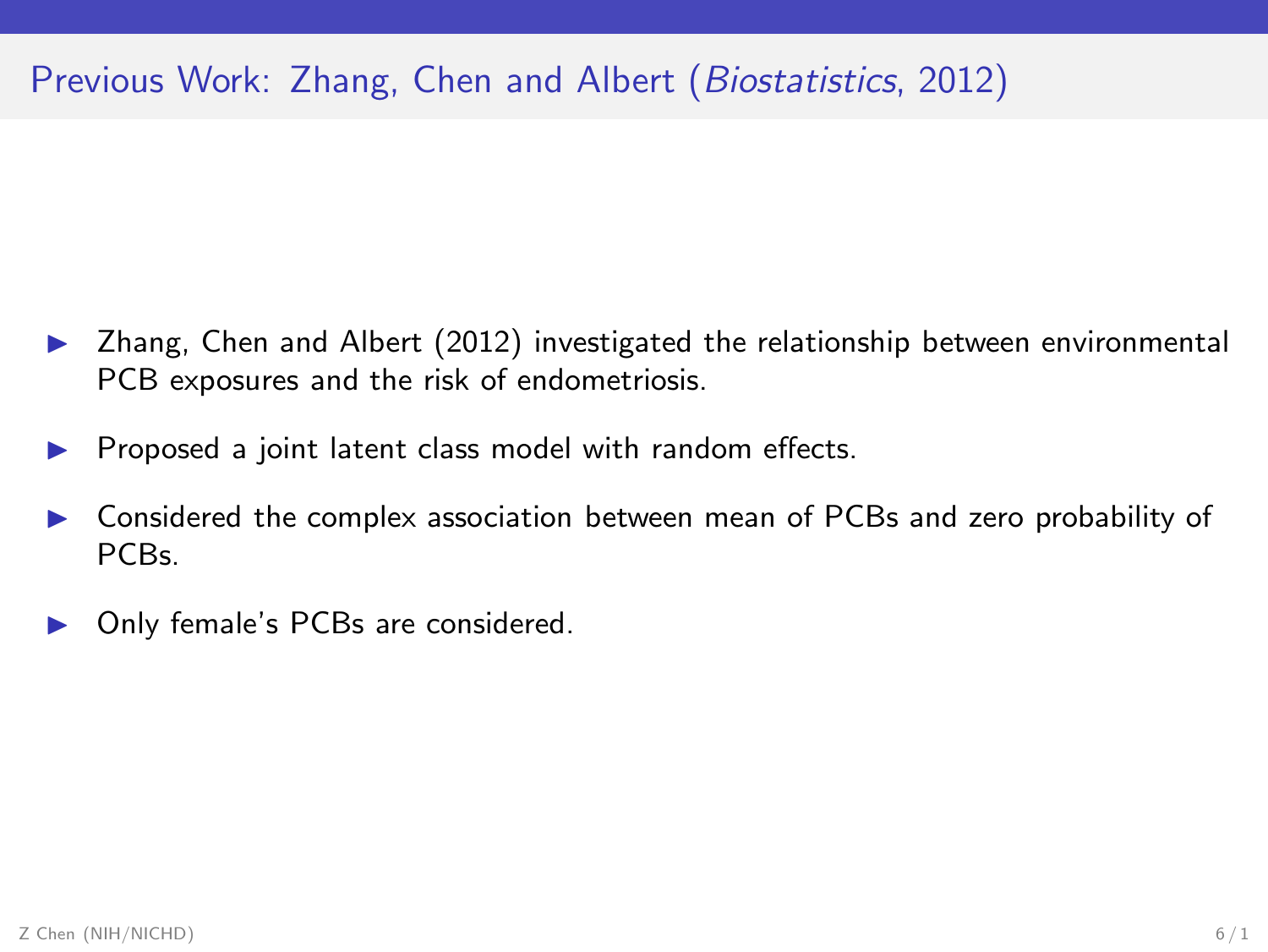#### **Objectives**

◦ Propose a Bayesian high-dimensional couple-based latent class approach for estimating the associations between environmental chemical mixtures and the risk of infertility.

#### **Approach**

◦ Link the complex chemical mixtures of each couple and infertility risk through unobserved latent classes.

◦ Latent classes are linked to the risk of infertility through a logistic model with main and interaction effects between latent classes.

◦ Introduce dependence structures between the chemical mixture patterns within a couple and between the chemical patterns and the risk of infertility.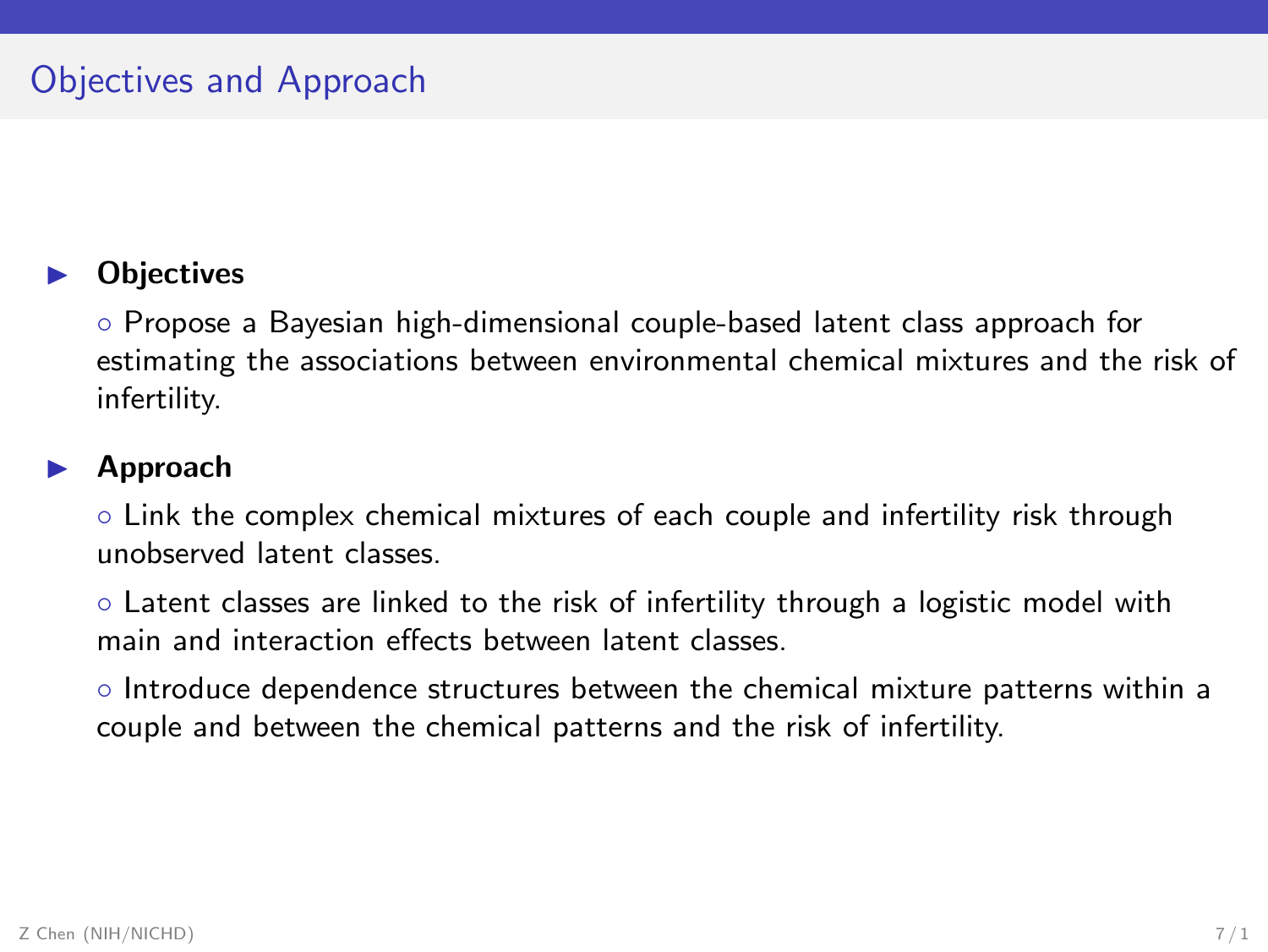#### **Notation**

- $\blacktriangleright$  Let  $Y_i$  be a binary variable indicating fertility or infertility for the *i*th couple,  $i = 1, ..., l$ , where  $Y_i = 1$  denotes infertility and  $Y_i = 0$  denotes fertility.
- $\blacktriangleright$  Let  $X_{ij}^F$  and  $X_{ij}^M$  be the concentrations of the  $j$ th PCB exposure measured in serum for female and male partners, respectively in the *i*th couple,  $j = 1, ..., J$ .
- Each  $X_{ij}$  can be represented by two variables: for  $i = 1, \ldots, j = 1, \ldots, J$ ,

$$
U_{ij}^F = \begin{cases} 1, & \text{if } X_{ij}^F \neq 0 \\ 0, & \text{if } X_{ij}^F = 0 \end{cases} \text{ and } V_{ij}^F = \begin{cases} X_{ij}^F, & \text{if } X_{ij}^F \neq 0 \\ \text{irrelevant}, & \text{if } X_{ij}^F = 0 \end{cases}
$$

$$
U_{ij}^M = \begin{cases} 1, & \text{if } X_{ij}^M \neq 0 \\ 0, & \text{if } X_{ij}^M = 0 \end{cases} \text{ and } V_{ij}^M = \begin{cases} X_{ij}^M, & \text{if } X_{ij}^M \neq 0 \\ \text{irrelevant}, & \text{if } X_{ij}^M = 0 \end{cases}
$$

where  $U_{ij}^F$  and  $U_{ij}^M$  are the binary nonzero PCB value indicators for females and males, respectively, and  $V_{ij}^F$  and  $V_{ij}^M$  are the nonzero values of the PCB exposures.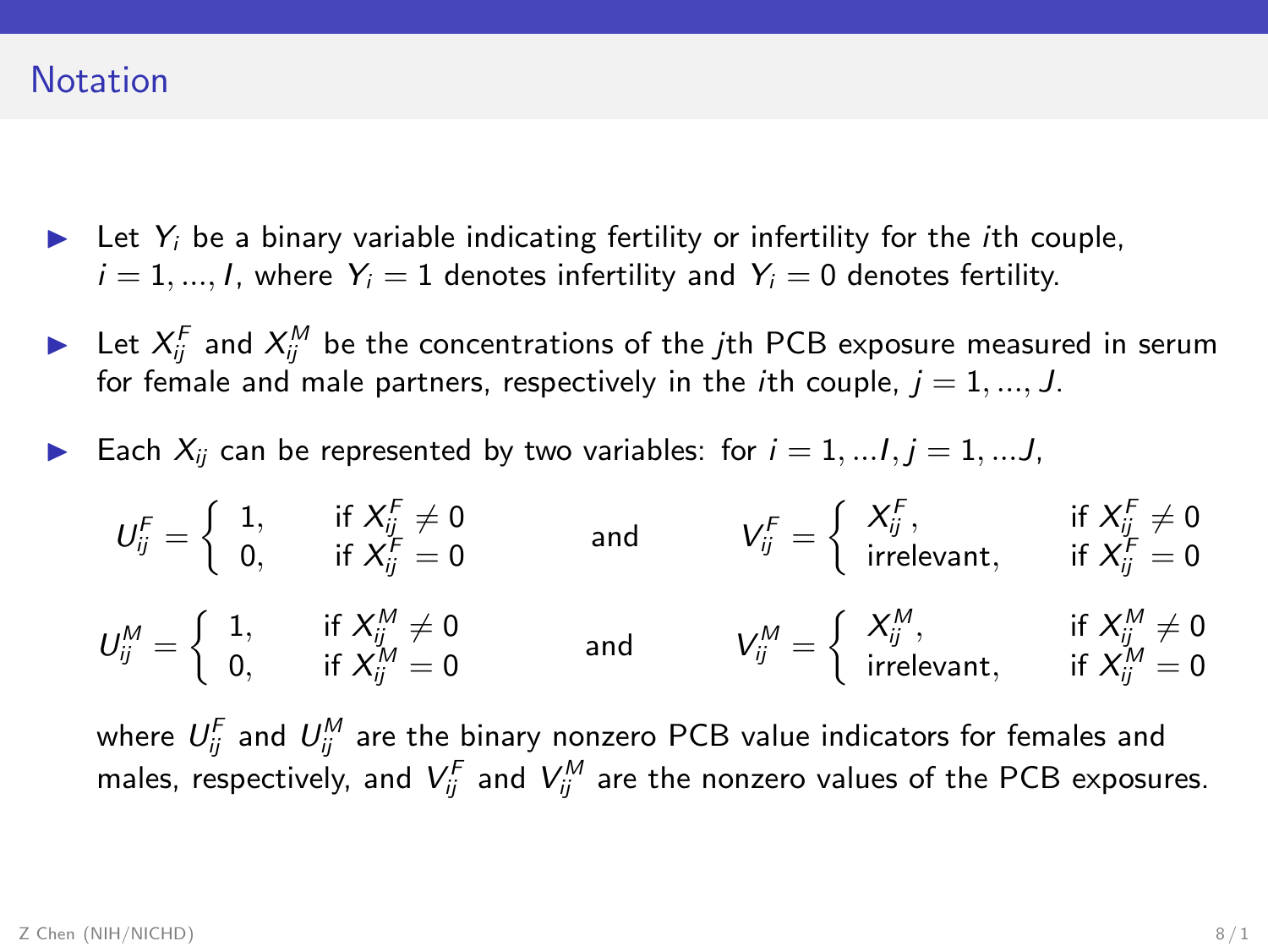$\blacktriangleright$  Let  $L_i^F$  and  $L_i^M$  be the latent class variables for females and males, where  $L_i^F$   $(L_i^M)$ takes the value k ( $k = 0, ..., K - 1$ ) if female (male) in the *i*th couple belongs to class k.

 $\circ$  Assume the latent class has higher risk of infertility as  $k$  increases.

 $\circ$  For example, the 3-latent class model is composed of low-risk class ( $L_i = 0$ ), medium-risk class  $(L_i = 1)$  and high-risk class  $(L_i = 2)$ .

Latent class models

$$
\pi_k^F = Pr(L_i^F = k)
$$
  

$$
\pi_k^M = Pr(L_i^M = k),
$$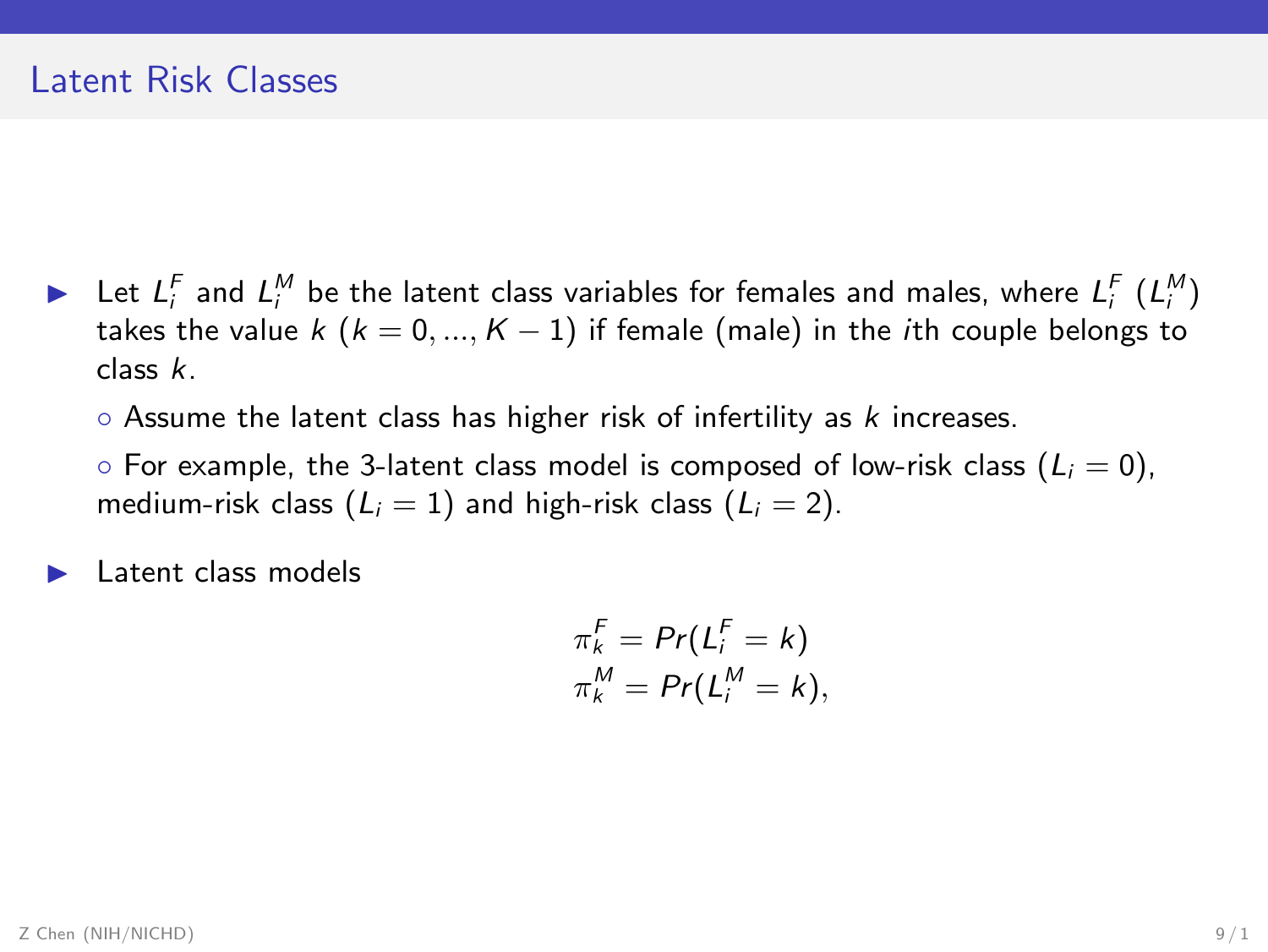#### Infertility Model

Probability distribution of infertility of couple  $i$  given the latent class variables:

$$
logit P(Y_i = 1 | L_i^F, L_i^M) = \beta_0 + \beta_1^F L_i^F + \beta_1^M L_i^M + \beta_2 L_i^F L_i^M,
$$

 $\circ$   $\beta_0$ : the log odds of infertility when both partners are in the lowest risk classes.

 $\circ$   $\beta_1^{\digamma}$ : the change of the log odds of infertility from a female's risk class to the next higher risk class given the corresponding male belongs to the lowest risk class.

 $\circ$  To solve "label switching" problem, an inequality constraint was imposed:  $\beta_1^F>0$ and  $\beta_1^M > 0$ .

 $\circ$   $\beta_2$ : how differences in log odds between two adjacent females' latent classes are different depending on what risk classes the corresponding males belong to.

 $\delta_0$   $\beta_2$   $>$  0: synergistic effect;  $\beta_2$   $<$  0: subadditivity effect of risk classes between females and males.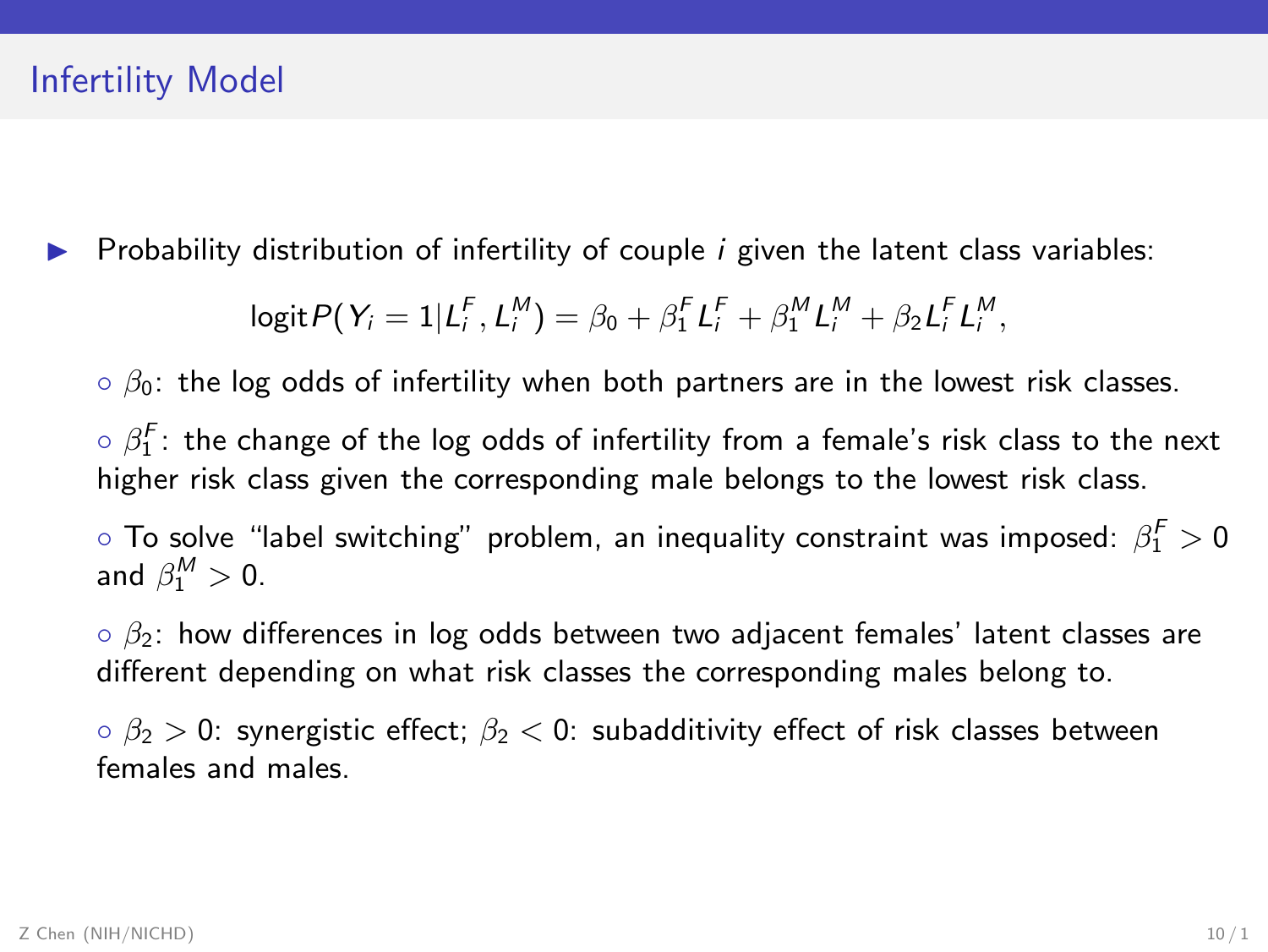#### Chemical Concentration Model

 $\blacktriangleright$  Log-normal distribution of the nonzero values of PCB exposures,  $V_{ij}^F$  and  $V_{ij}^M$ :

$$
\begin{aligned} &V_{ij}^F|L_{ij}^F,\mathbf{b}_j^F\sim logN\big(\mu_{ij}^F(L_i^F,\mathbf{b}_j^F),\tau_F^2\big),\\ &V_{ij}^M|L_{ij}^M,\mathbf{b}_j^M\sim logN\big(\mu_{ij}^M(L_i^M,\mathbf{b}_j^M),\tau_M^2\big) \end{aligned}
$$

with  $\mu_{ij}^F(L_i^F,\textbf{b}_j^F)$  and  $\tau_F^2$  denoting the mean and variance of  $V_{ij}^F$  on the log scale.

▶ The means of the nonzero PCB exposures,  $\mu_{ij}^F(L_i^F, \mathbf{b}_j^F)$  and  $\mu_{ij}^M(L_i^M, \mathbf{b}_j^M)$ :

$$
\mu_{ij}^F(L_i^F, \mathbf{b}_j^F) = \alpha_0^F + \alpha_1^F L_i^F + b_{0j}^F + b_{1j}^F L_i^F,
$$
  

$$
\mu_{ij}^M(L_i^M, \mathbf{b}_j^M) = \alpha_0^M + \alpha_1^M L_i^M + b_{0j}^M + b_{1j}^M L_i^M,
$$

◦ The latent class variables allow the PCBs from the same participant to be correlated, and the random effects allow for each PCB to have varying departures from the overall mean.

$$
\blacktriangleright \quad \mathbf{b}_j=(b_{0j}^F,b_{1j}^F,b_{0j}^M,b_{1j}^M)'\sim N_4(\mathbf{0},\Sigma_b).
$$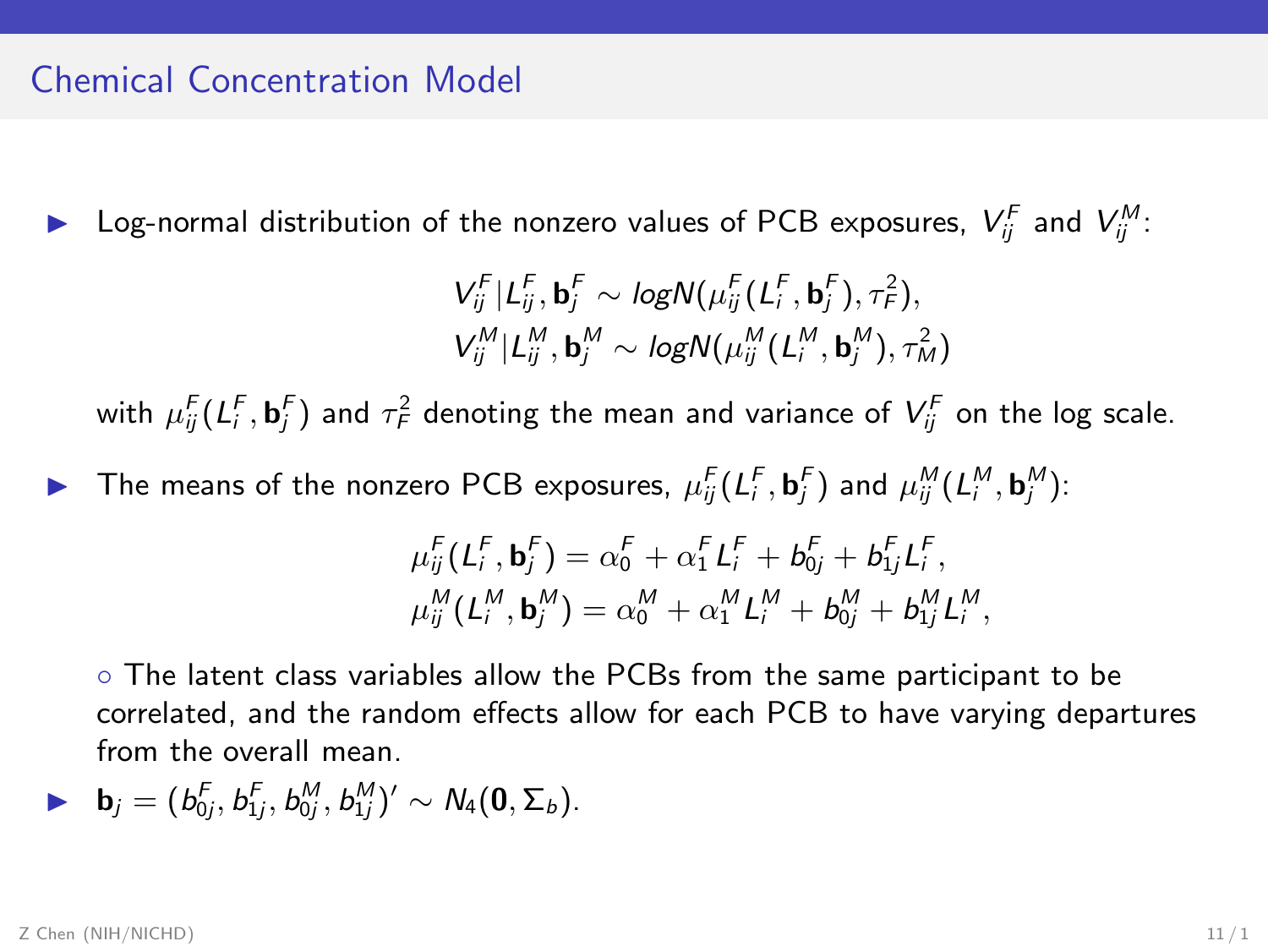### Histograms of PCB congener 153 in the LIFE Study



**(c) Histogram of PCB congener 153 in Females on log scale**

**(d) Histogram of PCB congener 153 in Males on log scale**





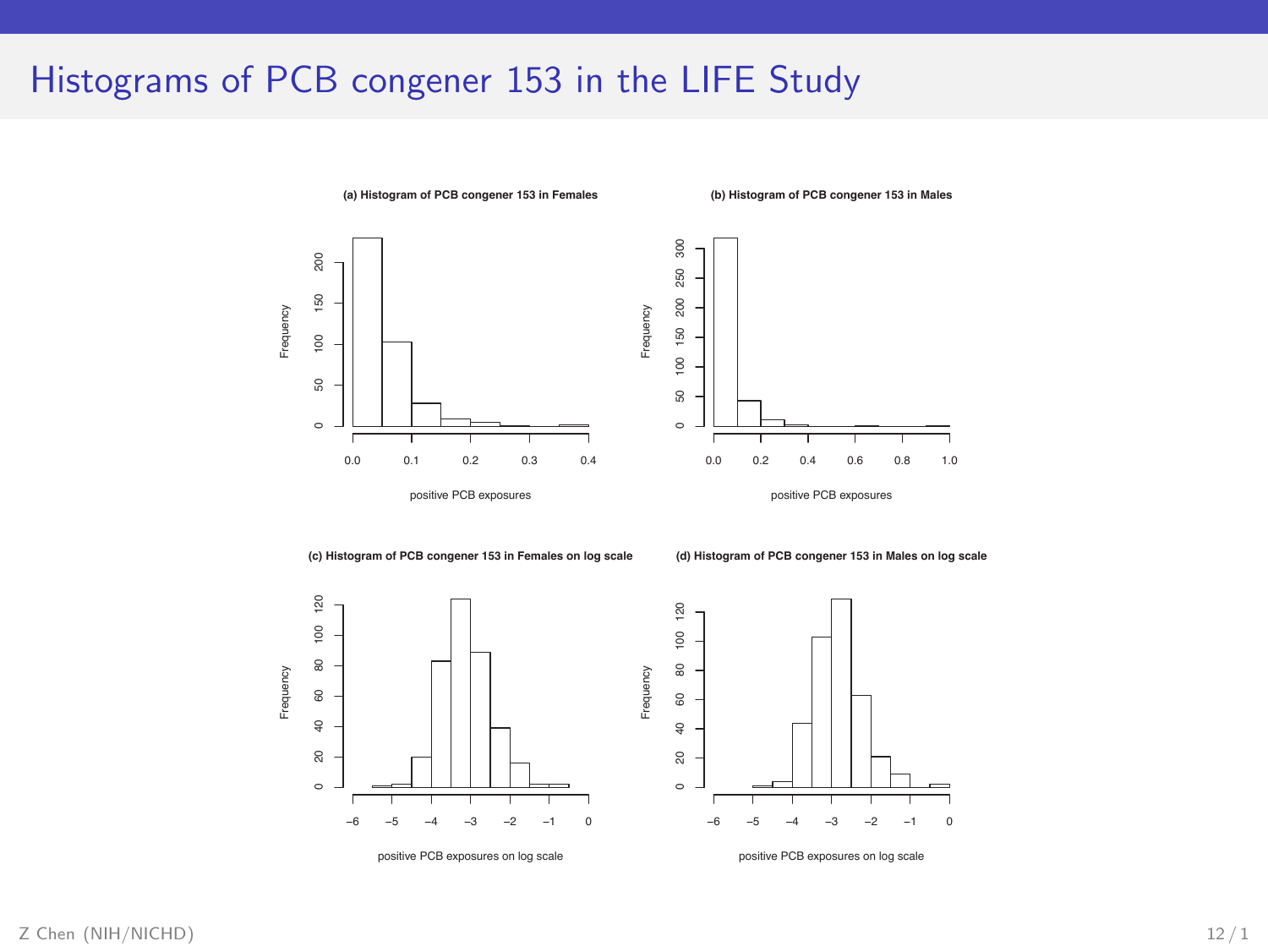### Chemical Concentration Model (Cont.)

► The probability of nonzero PCB exposures is associated with the mean of nonzero PCB values:

$$
\begin{aligned} \log \text{it} & P(U_{ij}^F = 1 | L_i^F, \mathbf{b}_j^F) = \eta_0^F + \eta_1^F h(\mu_{ij}^F(L_i^F, \mathbf{b}_j^F)), \\ \log \text{it} & P(U_{ij}^M = 1 | L_i^M, \mathbf{b}_j^M) = \eta_0^M + \eta_1^M h(\mu_{ij}^M(L_i^M, \mathbf{b}_j^M)), \end{aligned}
$$

where function  $h(\cdot)$  is specifed as the identity function based on data structure.

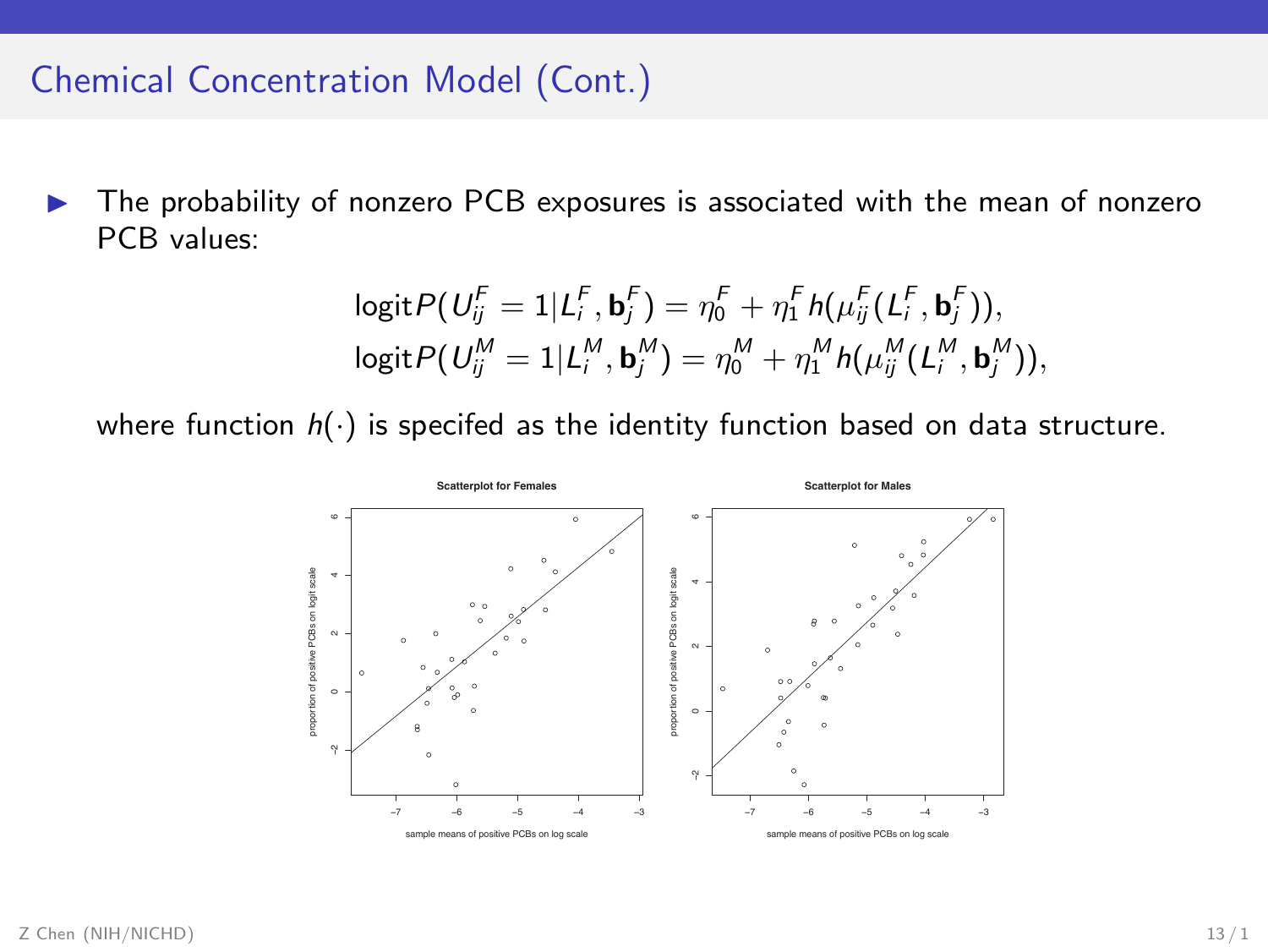## Complete Data Likelihood

 $\blacktriangleright$  The complete data likelihood is given by

$$
L = \prod_{i=1}^{I} \left( \frac{e^{\Lambda_i}}{1+e^{\Lambda_i}} \right)^{y_i} \left( \frac{1}{1+e^{\Lambda_i}} \right)^{1-y_i} \times \pi_{L_i^F}^F \times \pi_{L_i^M}^M
$$
  
\n
$$
\times \prod_{i=1}^{I} \prod_{j=1}^{J} \left( \frac{e^{\eta_0^F + \eta_1^F \mu_j^F(\cdot)}}{1+e^{\eta_0^F + \eta_1^F \mu_j^F(\cdot)}} \right)^{\omega_{ij}^F} \left( \frac{1}{1+e^{\eta_0^F + \eta_1^F \mu_j^F(\cdot)}} \right)^{1-\omega_{ij}^F}
$$
  
\n
$$
\times \prod_{i=1}^{I} \prod_{j=1}^{J} \left( \frac{e^{\eta_0^M + \eta_1^M \mu_{ij}^M(\cdot)}}{1+e^{\eta_0^M + \eta_1^M \mu_{ij}^M(\cdot)}} \right)^{\omega_{ij}^M} \left( \frac{1}{1+e^{\eta_0^M + \eta_1^M \mu_{ij}^M(\cdot)}} \right)^{1-\omega_{ij}^M}
$$
  
\n
$$
\times \prod_{i=1}^{I} \prod_{j=1}^{J} \left[ \log N(\nu_{ij}^F; \mu_{ij}^F(L_i^F, \mathbf{b}_j^F), \tau_F^2) \right]^{\omega_{ij}^F} \times \left[ \log N(\nu_{ij}^M; \mu_{ij}^M(L_i^M, \mathbf{b}_j^M), \tau_M^2) \right]^{\omega_{ij}^M}
$$
  
\n
$$
\times \prod_{j=1}^{J} N_4(\mathbf{b}_j; \mathbf{0}, \Sigma_b),
$$

where  $\Lambda_i = \beta_0 + \beta_1^F L_i^F + \beta_1^M L_i^M + \beta_2 L_i^F L_i^M$ .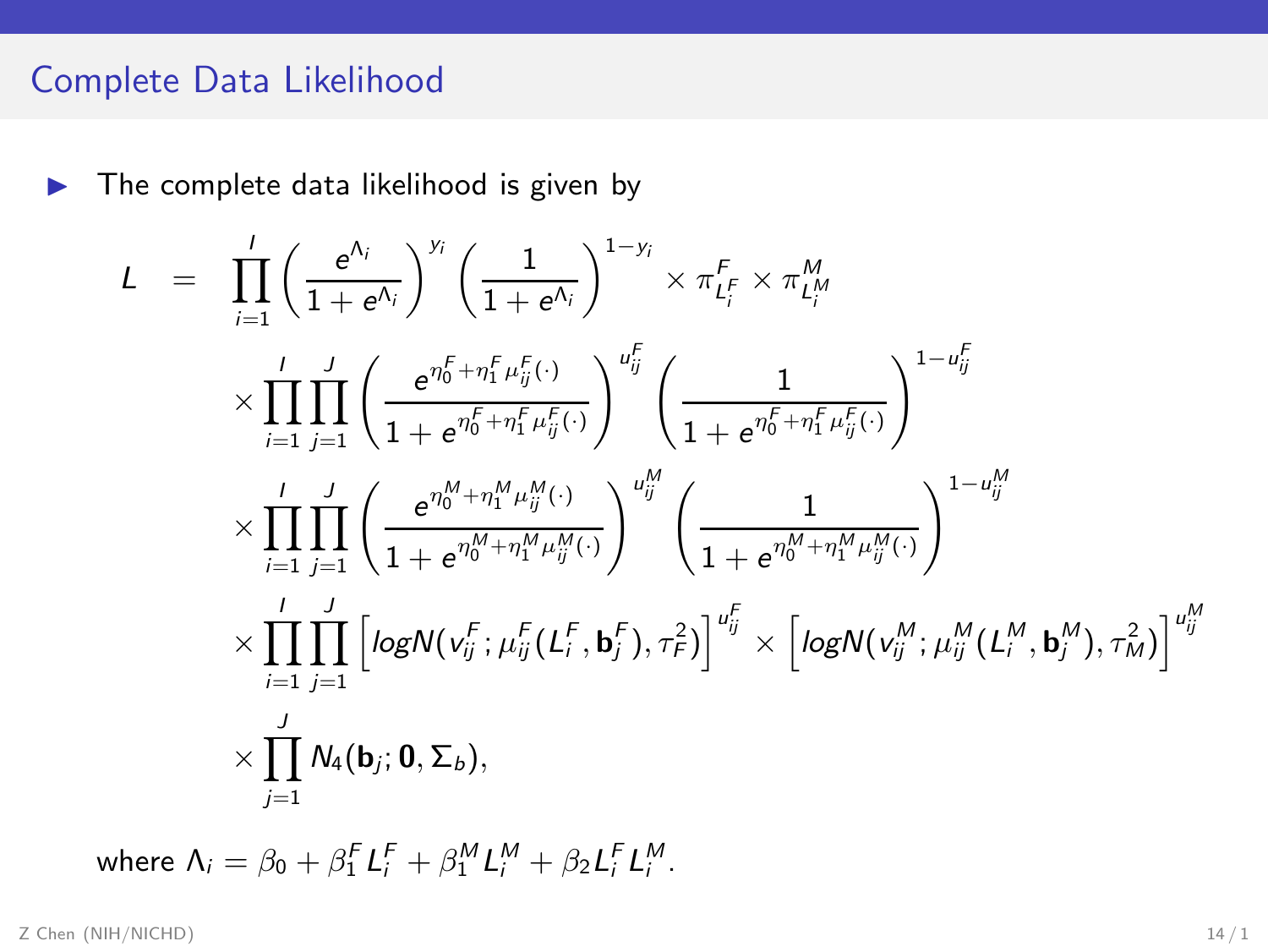#### Covariates Dependence

▶ Subject-specific covariates can be incorporated into the model:

$$
\begin{aligned} &V_{ij}^F|L_{ij}^F, \mathbf{b}_j^F, \mathbf{W}_i^F \sim \textit{logN}(\mu_{ij}^F(L_i^F, \mathbf{b}_j^F, \mathbf{W}_i^F), \tau_F^2)\\ &V_{ij}^M|L_{ij}^M, \mathbf{b}_j^M, \mathbf{W}_i^M \sim \textit{logN}(\mu_{ij}^M(L_i^M, \mathbf{b}_j^M, \mathbf{W}_i^M), \tau_M^2)\end{aligned}
$$

and

$$
\begin{aligned}\n\logit P(U_{ij}^F &= 1 | L_i^F, \mathbf{b}_j^F, \mathbf{W}_i^F) = \eta_0^F + \eta_1^F h(\mu_{ij}^F(L_i^F, \mathbf{b}_j^F, \mathbf{W}_i^F)) \\
\logit P(U_{ij}^M &= 1 | L_i^M, \mathbf{b}_j^M, \mathbf{W}_i^M) = \eta_0^M + \eta_1^M h(\mu_{ij}^M(L_i^M, \mathbf{b}_j^M, \mathbf{W}_i^M))\n\end{aligned}
$$

where the conditional means of the nonzero PCB exposures are expressed as

$$
\mu_{ij}^F(L_i^F, \mathbf{b}_j^F, \mathbf{W}_i^F) = \alpha_0^F + \alpha_1^F L_i^F + b_{0j}^F + b_{1j}^F L_i^F + \mathbf{W}_i^{F'} \lambda^F
$$

$$
\mu_{ij}^M(L_i^M, \mathbf{b}_j^M, \mathbf{W}_i^M) = \alpha_0^M + \alpha_1^M L_i^M + b_{0j}^M + b_{1j}^M L_i^M + \mathbf{W}_i^W \lambda^M
$$

where  $\mathbf{W}_i^F$  and  $\mathbf{W}_i^M$  are vectors of subject-specific covariates such as age, BMI or smoking status, and  $\lambda^F$  and  $\lambda^M$  are parameter vectors for females and males, respectively.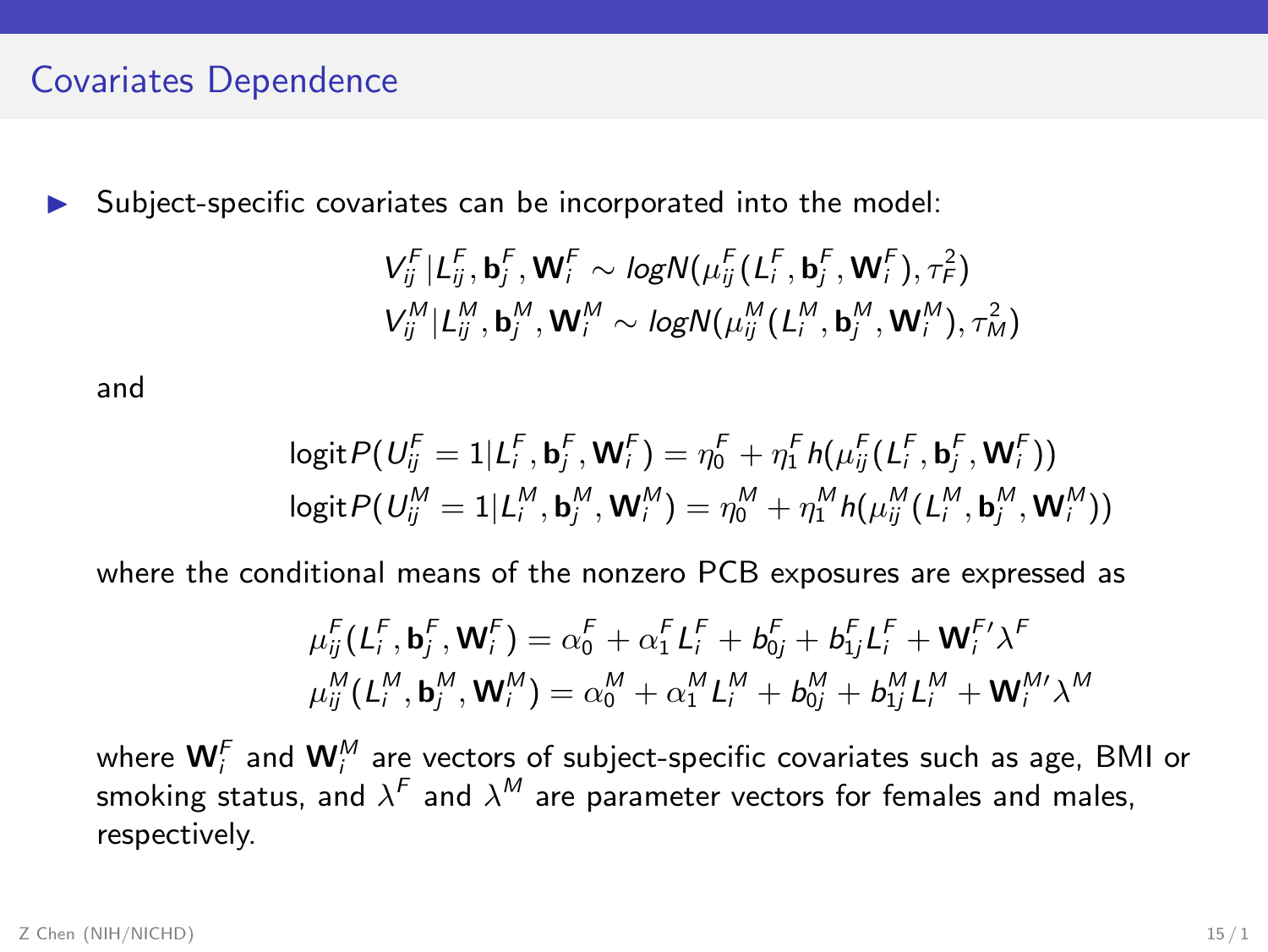- ◮ MCMC algorithm consisting of Gibbs sampling and adaptive Metropolis algorithm.
- Model comparison
	- Use a modified deviance information criterion (DIC) by Celeux et al. (2006).

 $DIC_4 = -4E_{\theta, Z}[\log f(y, Z|\theta)|y] + 2E_Z[\log f(y, Z|E_{\theta}[\theta|y, Z])|y]$ 

where  $f(y, Z|\theta)$  is the complete likelihood, y is the observed data and Z are the random effects and latent variables.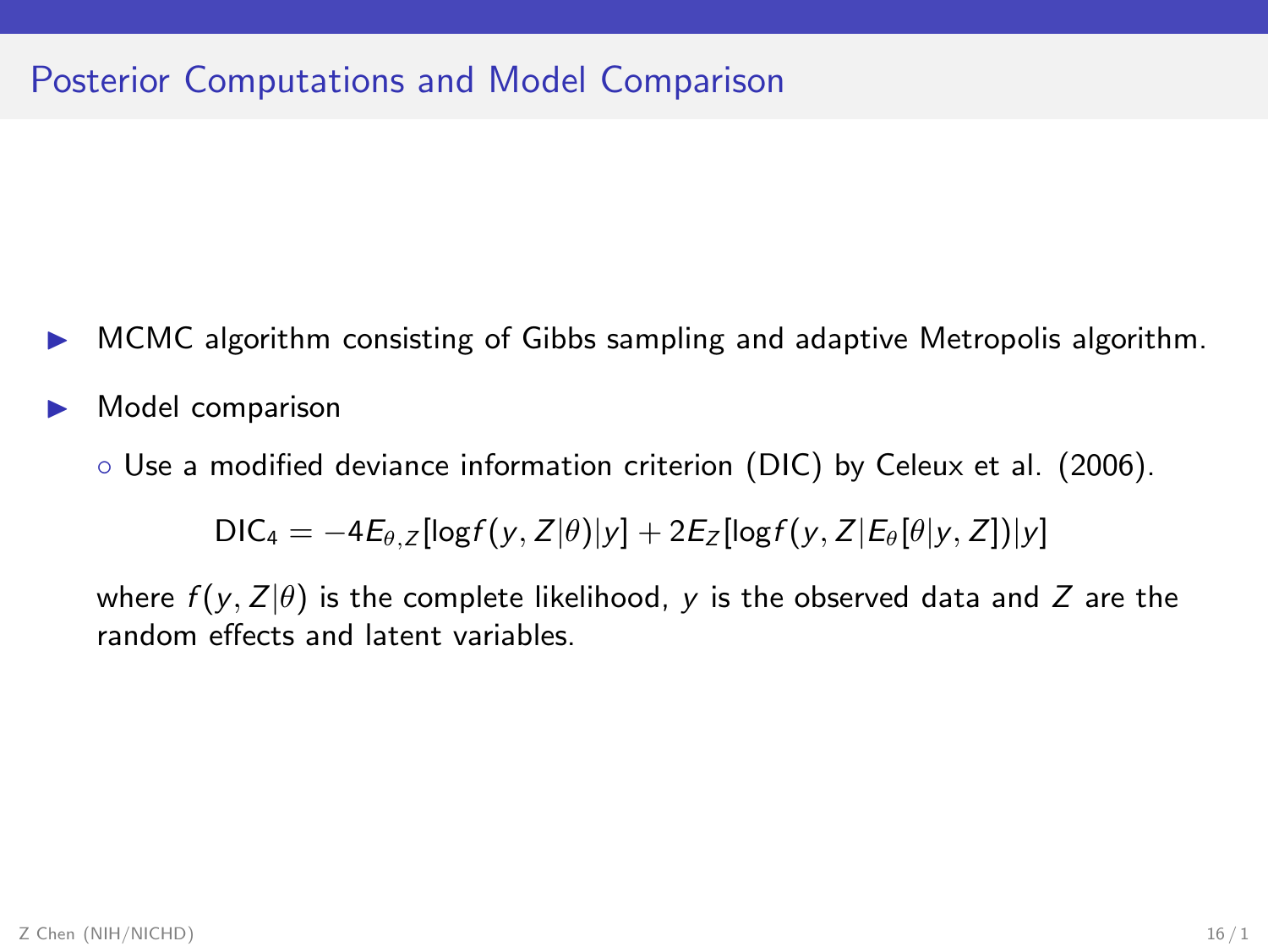- $\triangleright$  To establish the best model, let the number of risk classes varies between 2 and 5 for both partners.
- $\blacktriangleright$  The 5-class model for both partners fits the data best.

|                   |   | Males         |             |           |             |
|-------------------|---|---------------|-------------|-----------|-------------|
| Number of Classes |   | $\mathcal{P}$ | 3           | 4         | 5           |
|                   |   | -154854.4     | $-155840.2$ | -156309.4 | $-156533.8$ |
| <b>Females</b>    | 3 | $-155773.8$   | $-156761.7$ | -157286.4 | $-157472.6$ |
|                   | 4 | $-156332.2$   | $-157338.5$ | -157850.1 | $-158121.7$ |
|                   | 5 | $-156550.0$   | $-157524.8$ | -158048.8 | -158296.9   |

Table 2: Estimated DICs with different numbers of classes in the LIFE Study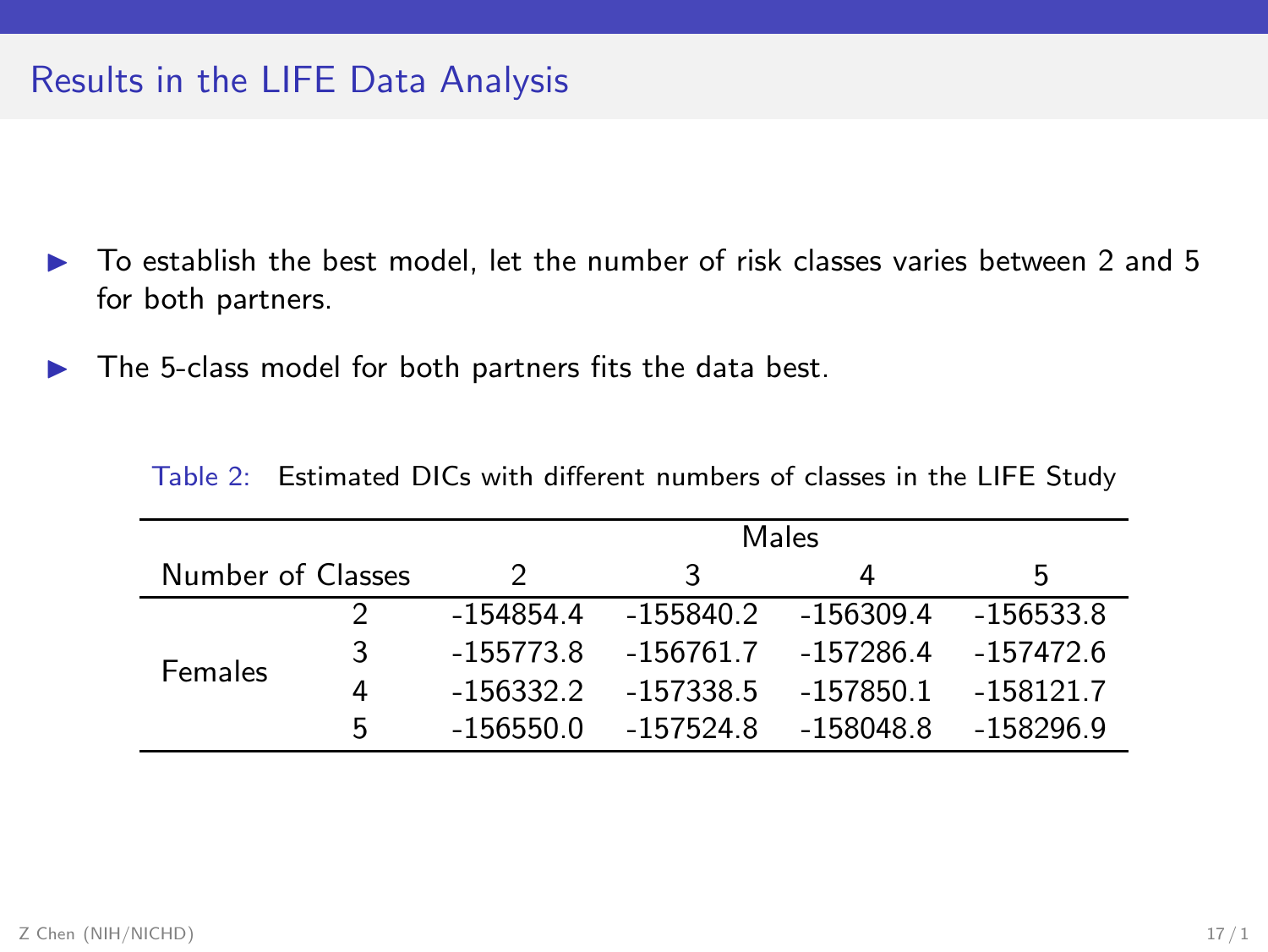| Para.                     | 2-class model        | 3-class model        | 4-class model        | 5-class model        |
|---------------------------|----------------------|----------------------|----------------------|----------------------|
| $\beta_0$                 | $-1.99(-2.39,-1.64)$ | $-2.12(-2.59,-1.71)$ | $-2.30(-2.92,-1.79)$ | $-2.32(-2.96,-1.77)$ |
| $\beta_1^{\mu}$           | 0.59(0.14, 1.20)     | 0.46(0.11, 0.97)     | 0.41(0.11, 0.83)     | 0.34(0.09, 0.70)     |
| $\beta_1^M$               | 0.48(0.11, 1.04)     | 0.46(0.11, 0.91)     | 0.44(0.12, 0.88)     | 0.47(0.13, 0.91)     |
| $\beta_2$                 | $-1.14(-2.32,-0.10)$ | $-0.53(-1.06,-0.06)$ | $-0.31(-0.62,-0.05)$ | $-0.27(-0.52,-0.06)$ |
| $\alpha_0^{\mathsf{F}}$   | $-5.91(-6.29,-5.53)$ | $-5.97(-6.35,-5.58)$ | $-6.20(-6.59,-5.81)$ | $-6.27(-6.66,-5.89)$ |
| $\alpha_1^r$              | 0.70(0.60, 0.80)     | 0.57(0.48, 0.66)     | 0.46(0.38, 0.54)     | 0.41(0.34, 0.48)     |
| $\alpha_0^M$              | $-5.54(-5.93,-5.14)$ | $-5.65(-6.04,-5.25)$ | $-5.79(-6.18,-5.40)$ | $-5.83(-6.22,-5.44)$ |
| $\alpha_1^M$              | 0.63(0.53, 0.73)     | 0.56(0.48, 0.64)     | 0.45(0.37, 0.53)     | 0.43(0.35, 0.51)     |
| $\rho_{01}^{FF}$          | $0.26(-0.08, 0.56)$  | $0.18(-0.15, 0.49)$  | $0.09(-0.24, 0.41)$  | $0.11(-0.23, 0.42)$  |
| .FM<br>$\rho_{00}$        | 0.97(0.94.0.98)      | 0.97(0.94.0.98)      | 0.97(0.94, 0.98)     | 0.97(0.94, 0.98)     |
| $\rho_{01}^{\textit{FM}}$ | $0.19(-0.15, 0.49)$  | $0.10(-0.23, 0.41)$  | $0.11(-0.21, 0.42)$  | $0.10(-0.24, 0.42)$  |
| $\rho_{10}^{FM}$          | $0.32(-0.01, 0.60)$  | $0.23(-0.10, 0.53)$  | $0.14(-0.18, 0.45)$  | $0.16(-0.17, 0.47)$  |
| FM<br>$\rho_{11}$         | 0.55(0.29, 0.75)     | 0.45(0.14, 0.68)     | 0.39(0.08, 0.64)     | 0.35(0.04, 0.61)     |
| $\rho_{01}^{MM}$          | $0.25(-0.08, 0.54)$  | $0.15(-0.18, 0.46)$  | $0.16(-0.17, 0.47)$  | $0.15(-0.18, 0.45)$  |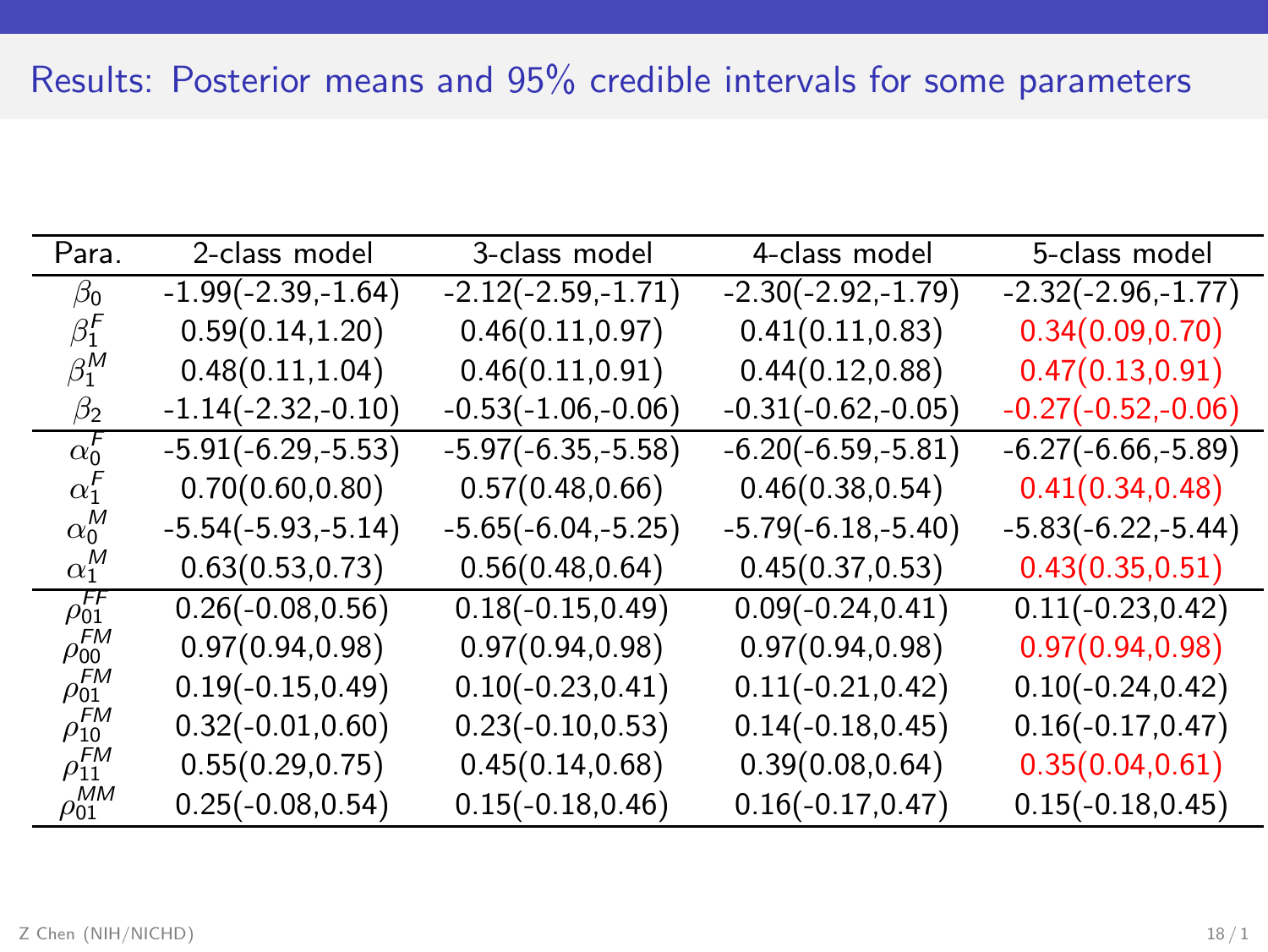## Results: Barplots of the estimated class membership probabilities



Latent class model



Latent class model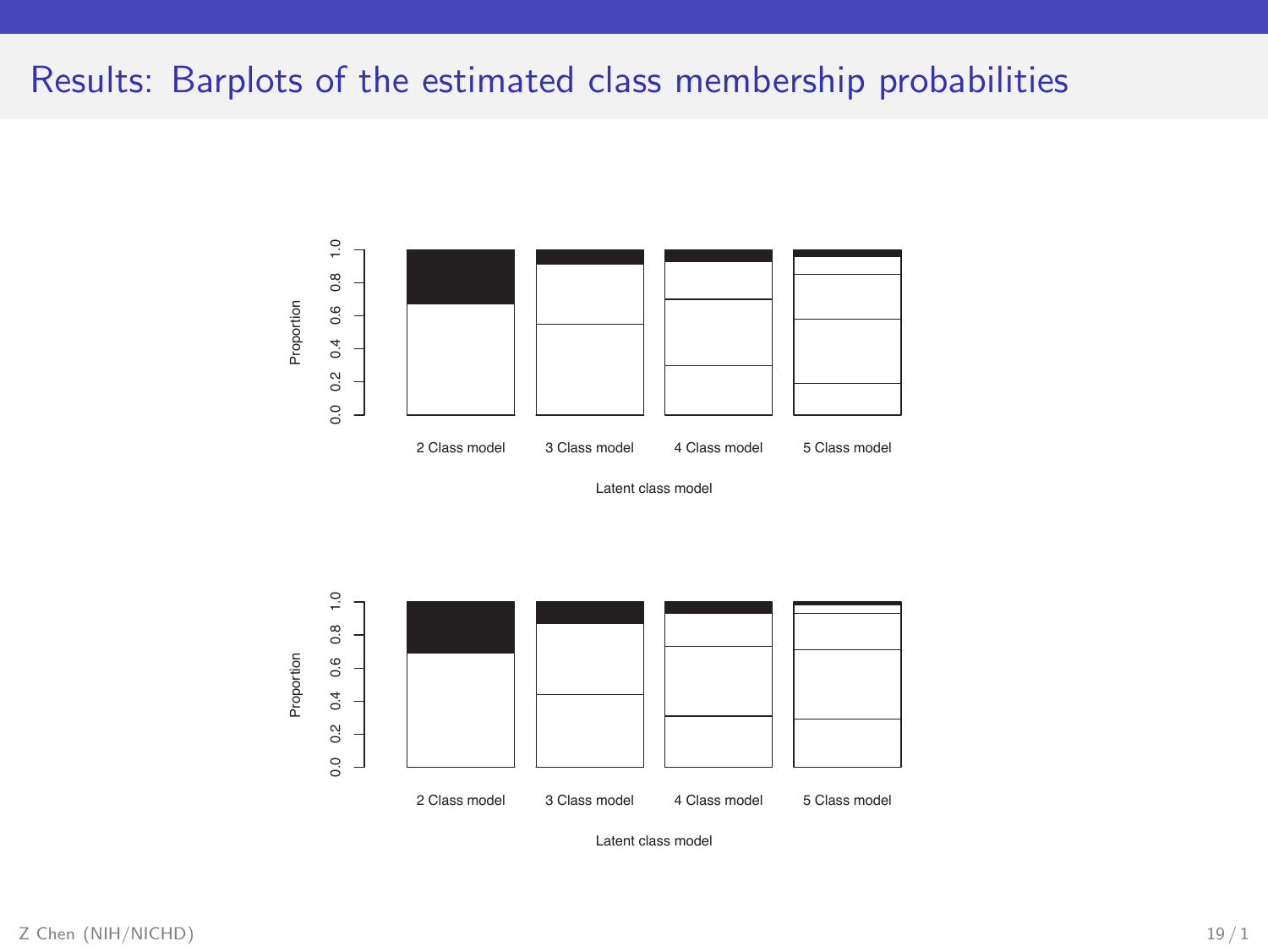# Results: Subadditivity Effect



**Probability of Infertility by Latent Classes**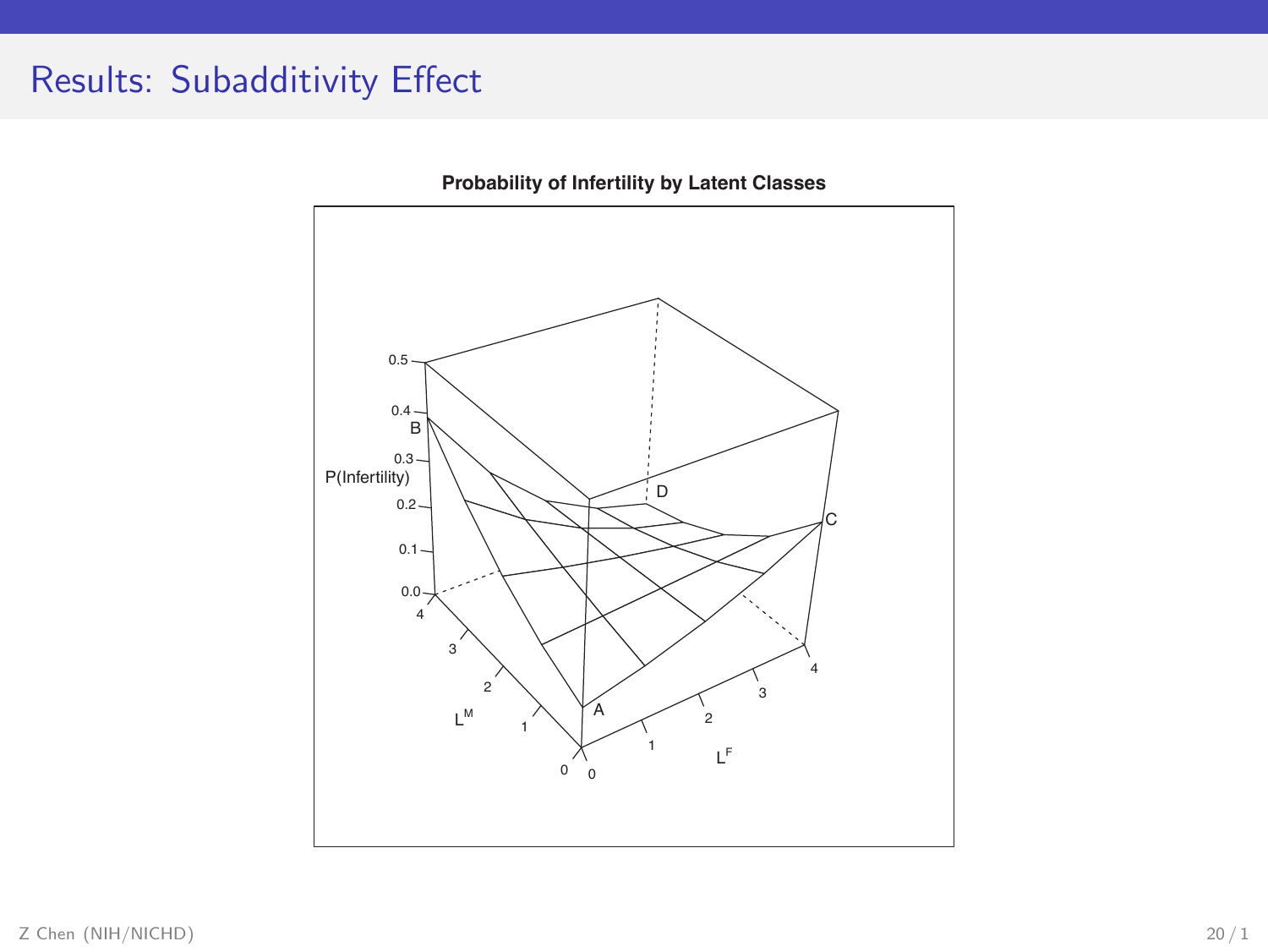- $\blacktriangleright$  The odds of infertility are about 40%  $(=\exp(\beta_1^F=0.34))$  higher when the female partner of the couple moves to a higher risk class, if the male partner is in the lowest risk class  $(L_i^M=0)$ .
- $\blacktriangleright$  The odds of infertility are about 60%  $(=\exp(\beta_1^M=0.47))$  higher when the male partner of the couple moves to a higher risk class, if the female partner is in the lowest risk group  $(L_i^F = 0)$ .
- ► However, the negative estimate of the interaction effect ( $\hat{\beta}_2 = -0.27$ ) suggests that a couple's risk of infertility does not necessarily go up when one partner moves to a higher risk class, implying a subadditivity effect.
- $\blacktriangleright$  Positive  $\alpha_1^F$  and  $\alpha_1^M$ : Higher-risk classes are more likely to have large mean values of nonzero PCB exposures than lower-risk classes.
- ▶ There are strong positive correlations between female and male partners, in both random intercepts  $(\rho_{00}^{\textit{FM}}=0.97)$  and slopes  $(\rho_{11}^{\textit{FM}}=0.36\sim0.55).$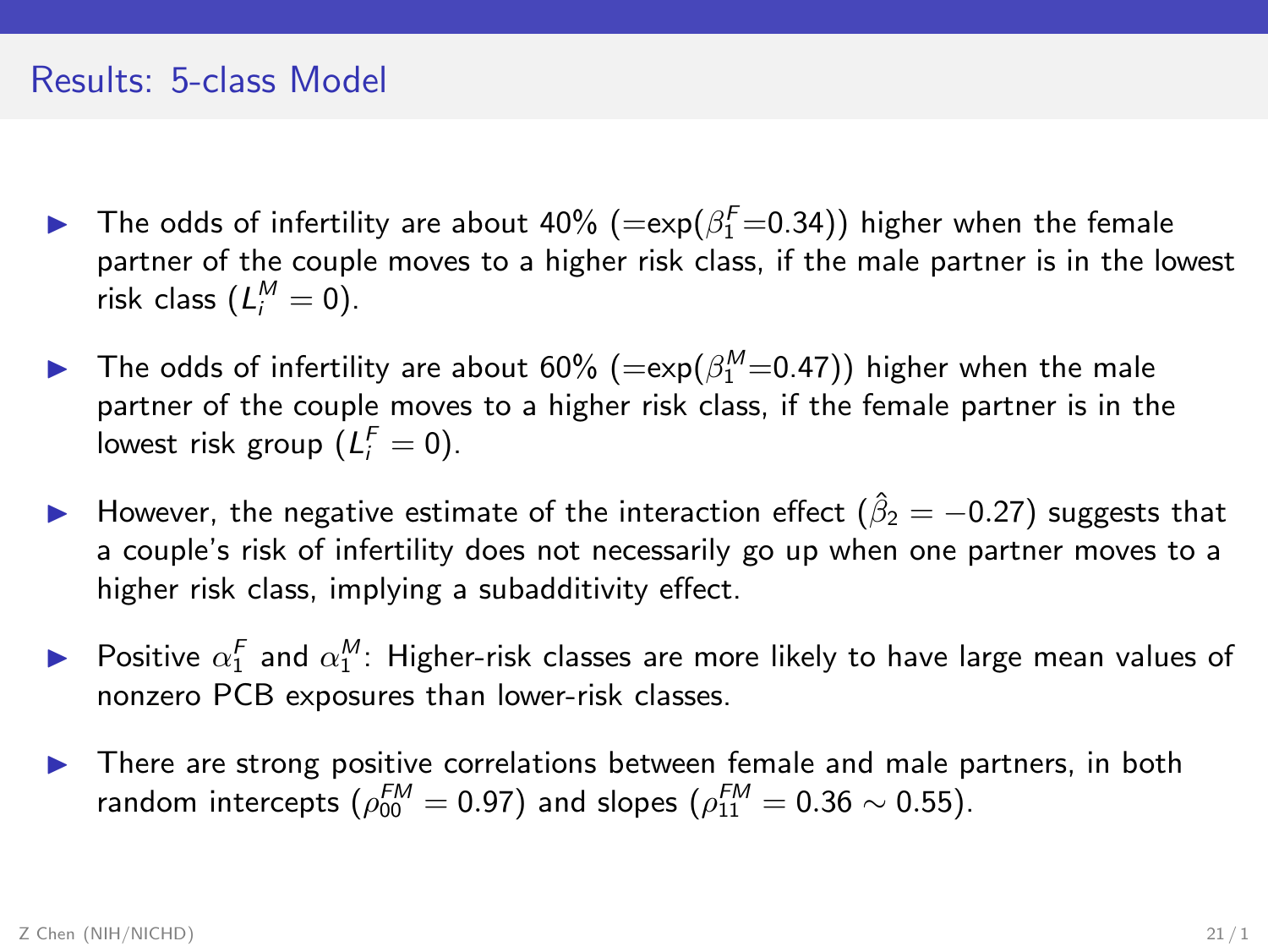- Date were generated from 2- and 3-class joint models with a single covariate.
- 100 datasets were generated for each scenario.

#### Simulation Scenarios

- Scenario I: Both female and male partners can be grouped into 2 latent risk classes.
- Scenario II: Both female and male partners grouped into 3 latent risk classes.
- Scenario III: Females grouped into 2 latent classes, while males grouped into 3.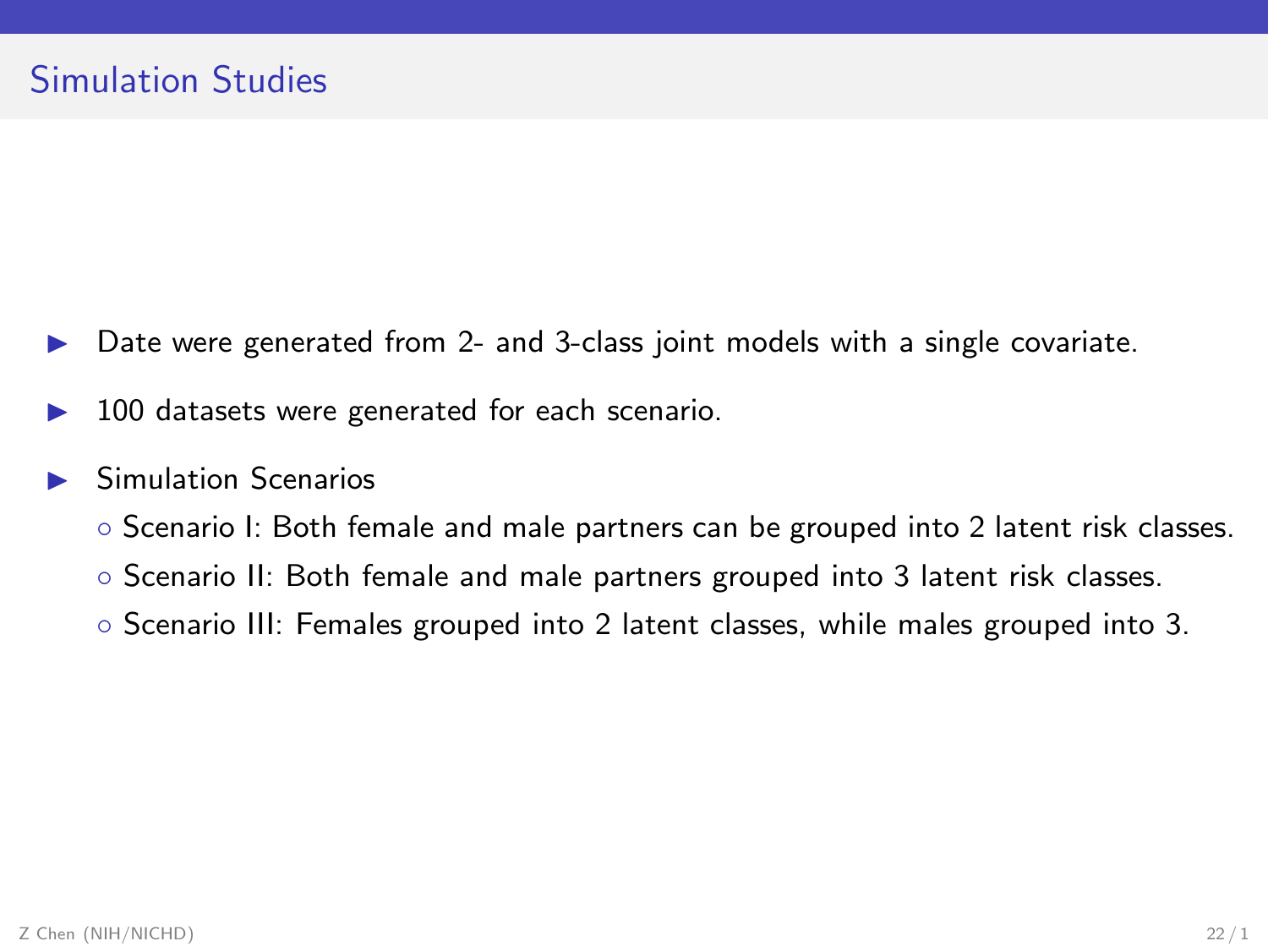Table 3: Simulation results of Scenario I: Adjusted joint models fit to data generated assuming 2 latent classes for each partner.

| Para.                                                    | Truth    | 2-class model        | 3-class model        | 4-class model        | 5-class model        |
|----------------------------------------------------------|----------|----------------------|----------------------|----------------------|----------------------|
| $\beta_0$                                                | $-2.5$   | $-2.70(-3.12,-2.22)$ | $-2.70(-3.11,-2.21)$ | $-2.70(-3.11,-2.22)$ | $-2.70(-3.12,-2.21)$ |
| $\beta_1^r$                                              | 0.5      | 0.69(0.38, 1.26)     | 0.69(0.37, 1.28)     | 0.69(0.37, 1.25)     | 0.69(0.38, 1.26)     |
| $\beta_1^M$                                              | 0.5      | 0.70(0.38, 1.22)     | 0.70(0.38, 1.19)     | 0.70(0.39, 1.20)     | 0.70(0.38, 1.23)     |
| βэ                                                       |          | 0.82(0.04, 1.39)     | 0.81(0.02, 1.37)     | 0.81(0.04, 1.38)     | 0.81(0.05, 1.39)     |
| $\alpha_{0}^{r}$                                         | -6       | $-6.01(-6.34,-5.68)$ | $-6.01(-6.34,-5.68)$ | $-6.01(-6.34,-5.68)$ | $-6.01(-6.34,-5.67)$ |
| $\alpha_1$                                               | 1        | 1.02(0.66, 1.37)     | 1.02(0.67, 1.38)     | 1.02(0.67, 1.37)     | 1.02(0.67, 1.37)     |
| $\alpha_0^M$                                             | -6       | $-5.97(-6.27,-5.65)$ | $-5.97(-6.27,-5.65)$ | $-5.97(-6.27,-5.65)$ | $-5.97(-6.27,-5.65)$ |
| $\alpha$                                                 | 1        | 1.03(0.71, 1.37)     | 1.03(0.71, 1.37)     | 1.03(0.71, 1.37)     | 1.03(0.71, 1.37)     |
| .FF<br>$\rho_{\beta_M}$                                  | $\Omega$ | $0.01(-0.33, 0.31)$  | $0.01(-0.33, 0.31)$  | $0.01(-0.33, 0.31)$  | $0.01(-0.33, 0.31)$  |
| $\rho_{\stackrel{\scriptstyle o}{F}M}^{\phantom\dagger}$ | 0        | $0.01(-0.28, 0.34)$  | $0.01(-0.28, 0.34)$  | $0.01(-0.28, 0.34)$  | $0.01(-0.28, 0.34)$  |
| $\rho_{\beta M}$                                         | $\Omega$ | $-0.01(-0.32, 0.27)$ | $-0.01(-0.33, 0.27)$ | $-0.01(-0.33, 0.27)$ | $-0.01(-0.32, 0.27)$ |
| $\rho_{10}$                                              | $\Omega$ | $0.01(-0.35, 0.33)$  | $0.01(-0.35, 0.33)$  | $0.01(-0.35, 0.34)$  | $0.01(-0.35, 0.33)$  |
| $\rho_{\dot{H}_M}$                                       | $\Omega$ | $0.03(-0.27, 0.39)$  | $0.03(-0.27, 0.38)$  | $0.03(-0.27, 0.38)$  | $0.03(-0.27, 0.38)$  |
| $\rho_{01}$                                              | 0        | $0.01(-0.37, 0.33)$  | $0.01(-0.37, 0.33)$  | $0.01(-0.37, 0.33)$  | $0.01(-0.36, 0.33)$  |
| <b>DIC</b>                                               |          | $-179158.1$          | $-179154.8$          | $-179151.2$          | $-179146.2$          |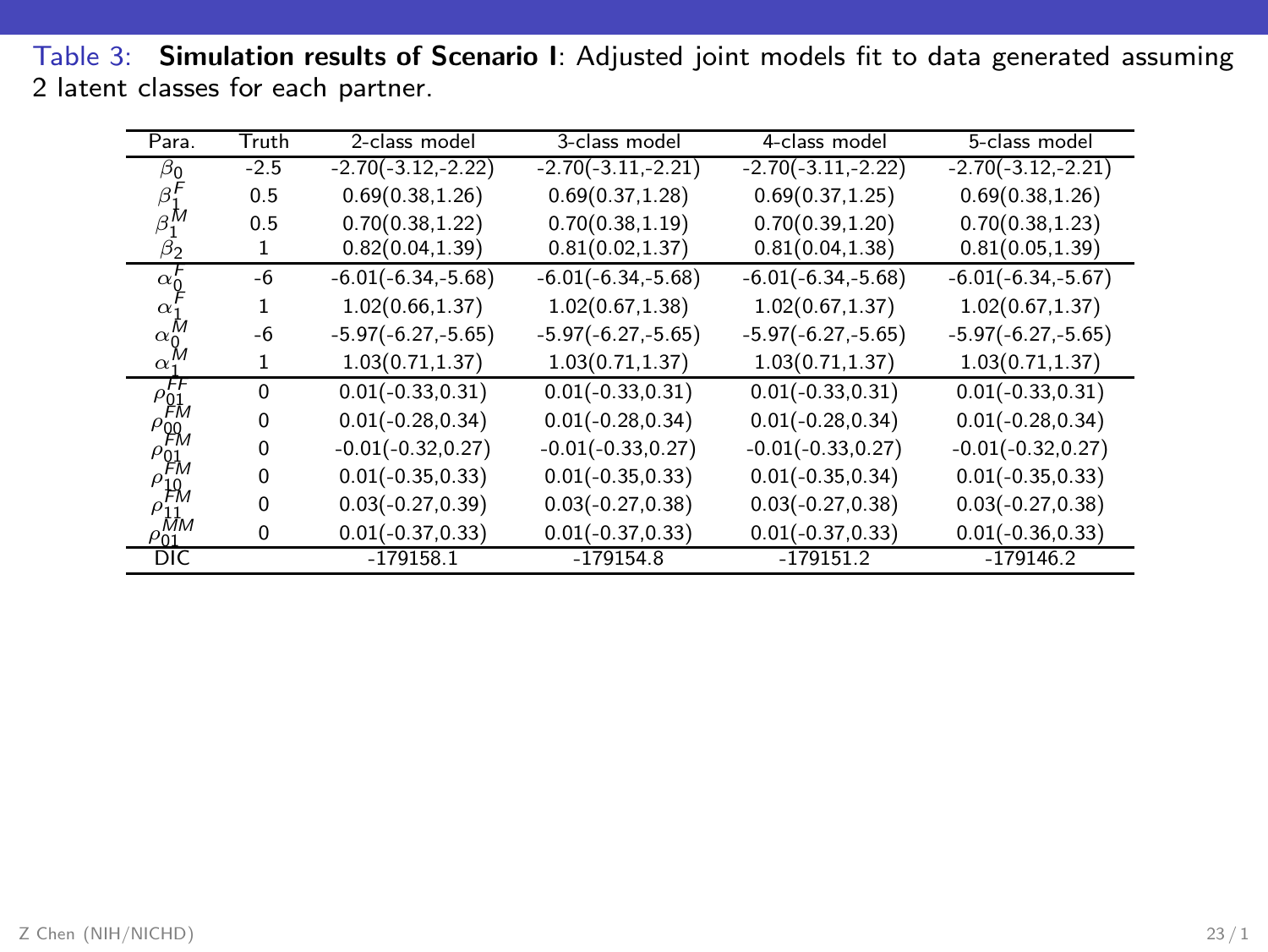Table 4: Simulation results of Scenario II: Adjusted joint models fit to data generated assuming 3 latent classes for each partner.

| Para.                      | Truth    | 2-class model         | 3-class model         | 4-class model         | 5-class model         |
|----------------------------|----------|-----------------------|-----------------------|-----------------------|-----------------------|
| b٥                         | $-4.5$   | $-5.56(-9.74,-3.97)$  | $-5.15(-6.73,-4.07)$  | $-5.16(-6.79,-4.09)$  | $-5.15(-6.74,-4.08)$  |
| $\beta_1'$                 | 0.5      | 1.30(0.59.3.19)       | 0.79(0.42, 1.54)      | 0.80(0.42, 1.51)      | 0.79(0.42, 1.41)      |
| $\beta_1^M$                | 0.5      | 1.16(0.59, 2.85)      | 0.77(0.40, 1.35)      | 0.78(0.40, 1.42)      | 0.77(0.41, 1.41)      |
| βэ                         |          | 2.53(1.51, 5.85)      | 0.90(0.54, 1.29)      | 0.89(0.54, 1.27)      | 0.90(0.56, 1.27)      |
| $\alpha'$                  | -6       | $-5.99(-6.36,-5.59)$  | $-5.99(-6.37,-5.60)$  | $-5.99(-6.36,-5.60)$  | $-5.99(-6.36,-5.60)$  |
| $\alpha_1$                 |          | 1.53(1.08, 1.99)      | 1.01(0.72, 1.32)      | 1.01(0.72, 1.32)      | 1.01(0.72, 1.32)      |
| $\alpha_0^M$               | -6       | $-6.00(-6.38,-5.69)$  | $-6.01(-6.39,-5.70)$  | $-6.01(-6.39,-5.70)$  | $-6.01(-6.39,-5.70)$  |
| $\alpha$                   | 1        | 1.55(1.13, 2.01)      | 1.02(0.73, 1.33)      | 1.02(0.73, 1.33)      | 1.02(0.73, 1.33)      |
| FF<br>$\rho_{\mu}$         | $\Omega$ | $-0.03(-0.30, 0.31)$  | $-0.03(-0.31, 0.30)$  | $-0.03(-0.31, 0.30)$  | $-0.03(-0.31, 0.30)$  |
| $\rho_{00}$                | 0        | $0.01(-0.34, 0.36)$   | $0.01(-0.34, 0.36)$   | $0.01(-0.33, 0.36)$   | $0.01(-0.34, 0.36)$   |
| $\rho_{\mu}$               | 0        | $0.03(-0.30, 0.35)$   | $0.03(-0.30, 0.35)$   | $0.03(-0.30, 0.35)$   | $0.03(-0.30, 0.35)$   |
| $\rho_{\stackrel{10}{F}M}$ | 0        | $-0.01(-0.31, 0.32)$  | $-0.01(-0.29, 0.32)$  | $-0.01(-0.29, 0.32)$  | $-0.01(-0.30, 0.32)$  |
|                            | 0        | $0.02(-0.28, 0.35)$   | $0.02(-0.27, 0.33)$   | $0.02(-0.27, 0.33)$   | $0.02(-0.26, 0.33)$   |
| Mм<br>$\rho_{01}$          | 0        | $-0.001(-0.31, 0.35)$ | $-0.004(-0.31, 0.34)$ | $-0.003(-0.31, 0.34)$ | $-0.003(-0.31, 0.34)$ |
| $\overline{DIC}$           |          | $-136709.0$           | $-148858.8$           | $-148856.5$           | $-148849.9$           |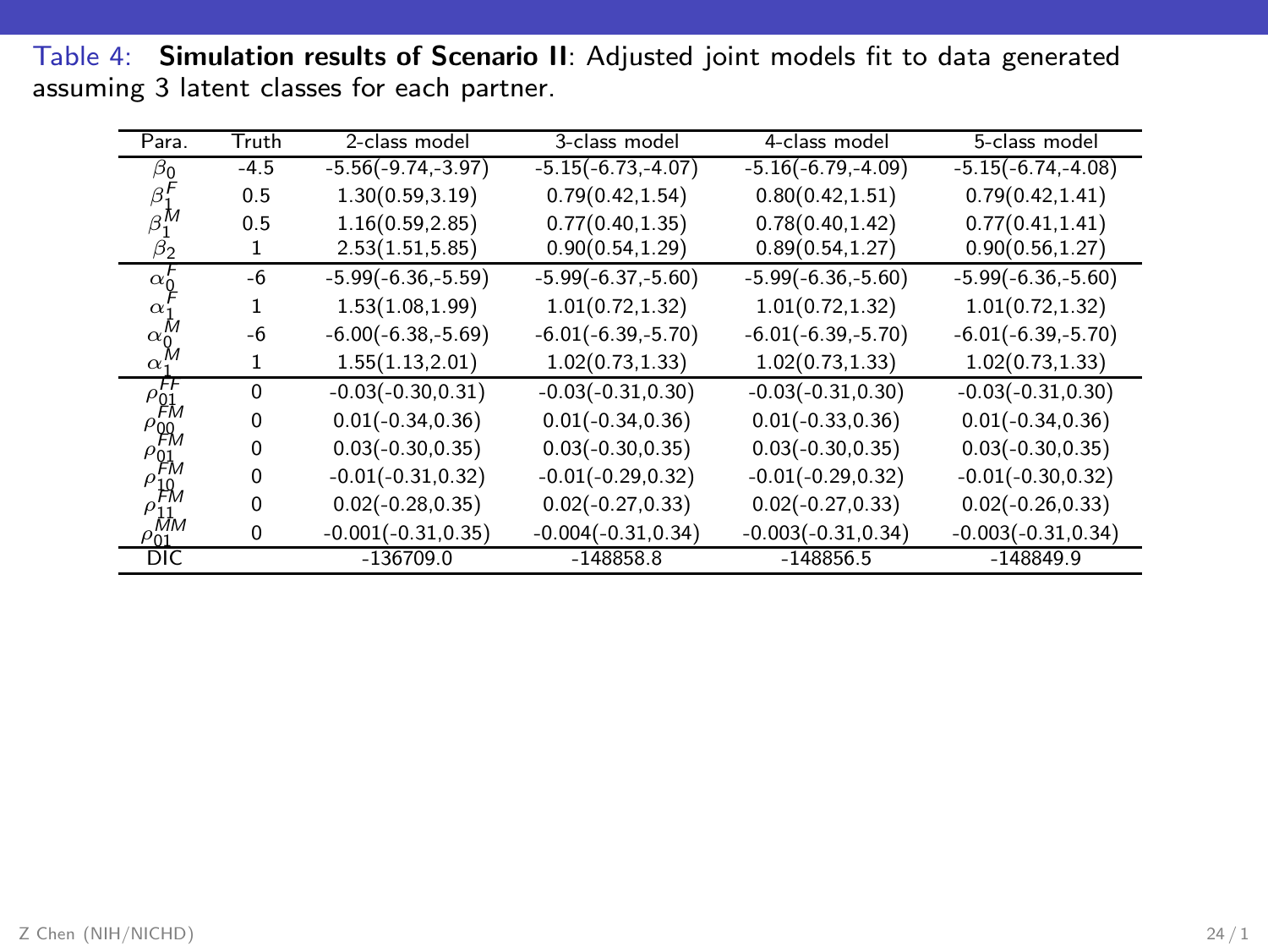Table 5: Simulation results of Scenario III: Estimated DICs in the adjusted joint models assuming different numbers of risk classes when the true model has 2 latent classes for females and 3 latent classes for males.

|                   |   | Males       |             |  |
|-------------------|---|-------------|-------------|--|
| Number of Classes |   |             |             |  |
| <b>Females</b>    |   | $-158154.2$ | $-164270.2$ |  |
|                   | ર | $-158152.7$ | $-164266.9$ |  |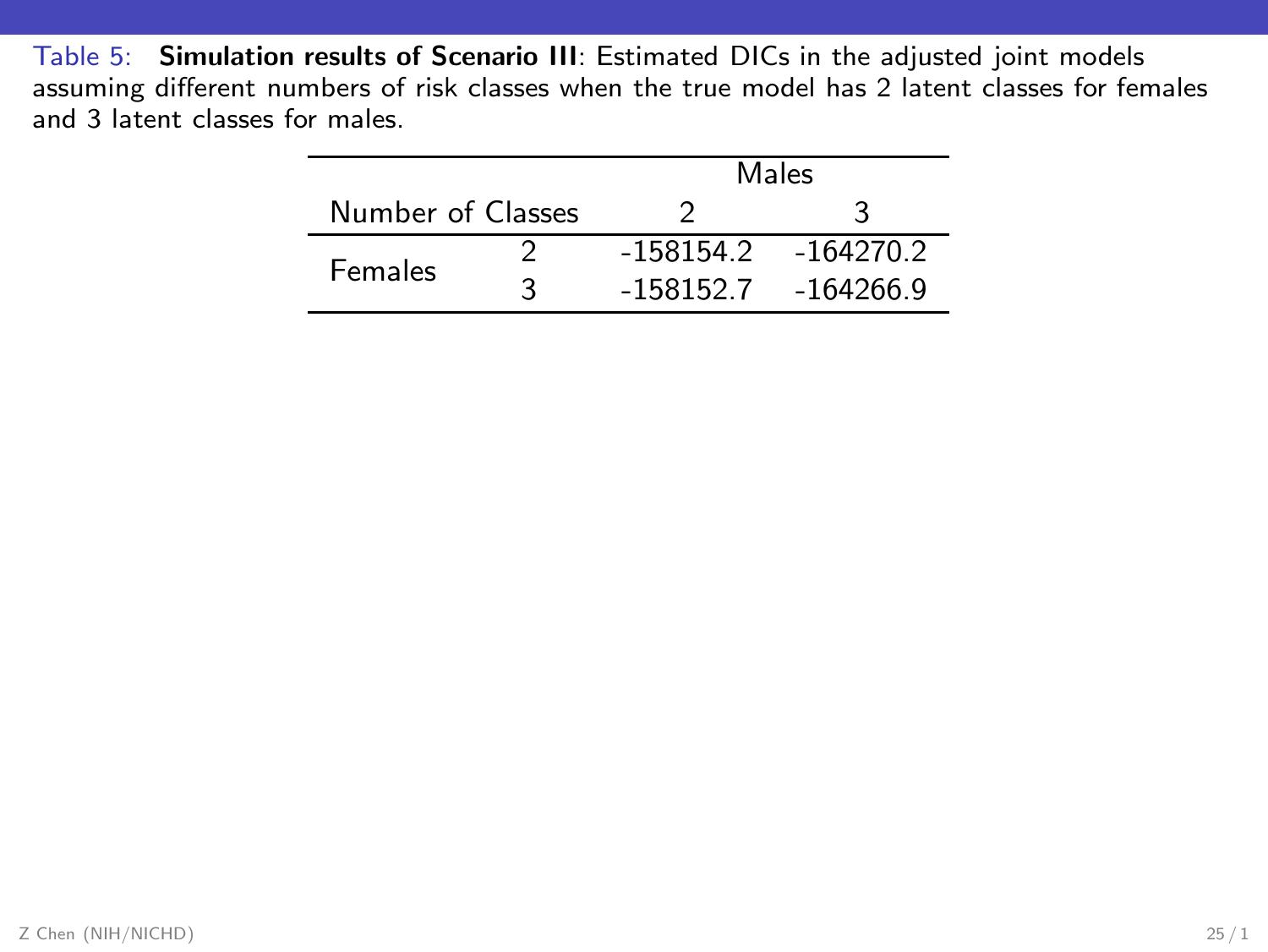### Results: Simulation Studies

- Scenario I:
	- The DIC suggests that the 2-class model is the best for this generated data.
	- All the parameters have very similar estimates and are close to the truth.
	- The robustness of the parameter inferences may not be surprising, given very small prevalence of higher risk classes in higher class models.
- Scenario II<sup>.</sup>
	- The 3-, 4- and 5-class models all have estimates that are close to the truth, while the 2-class model has biased estimates in some parameters, especially in  $\beta$ 's,  $\tau$ 's and  $\sigma^2$ 's.
	- The 3-class model has the lowest DIC, indicating that its performance is the best.
- Scenario III:
	- The 2/3-class model has the smallest DIC, followed closely by the 3/3-class model, while the 2/2- and 3/2-class models have higher DIC values.
	- $\circ$  The estimates from the 2/2- and 3/2-class models are also biased.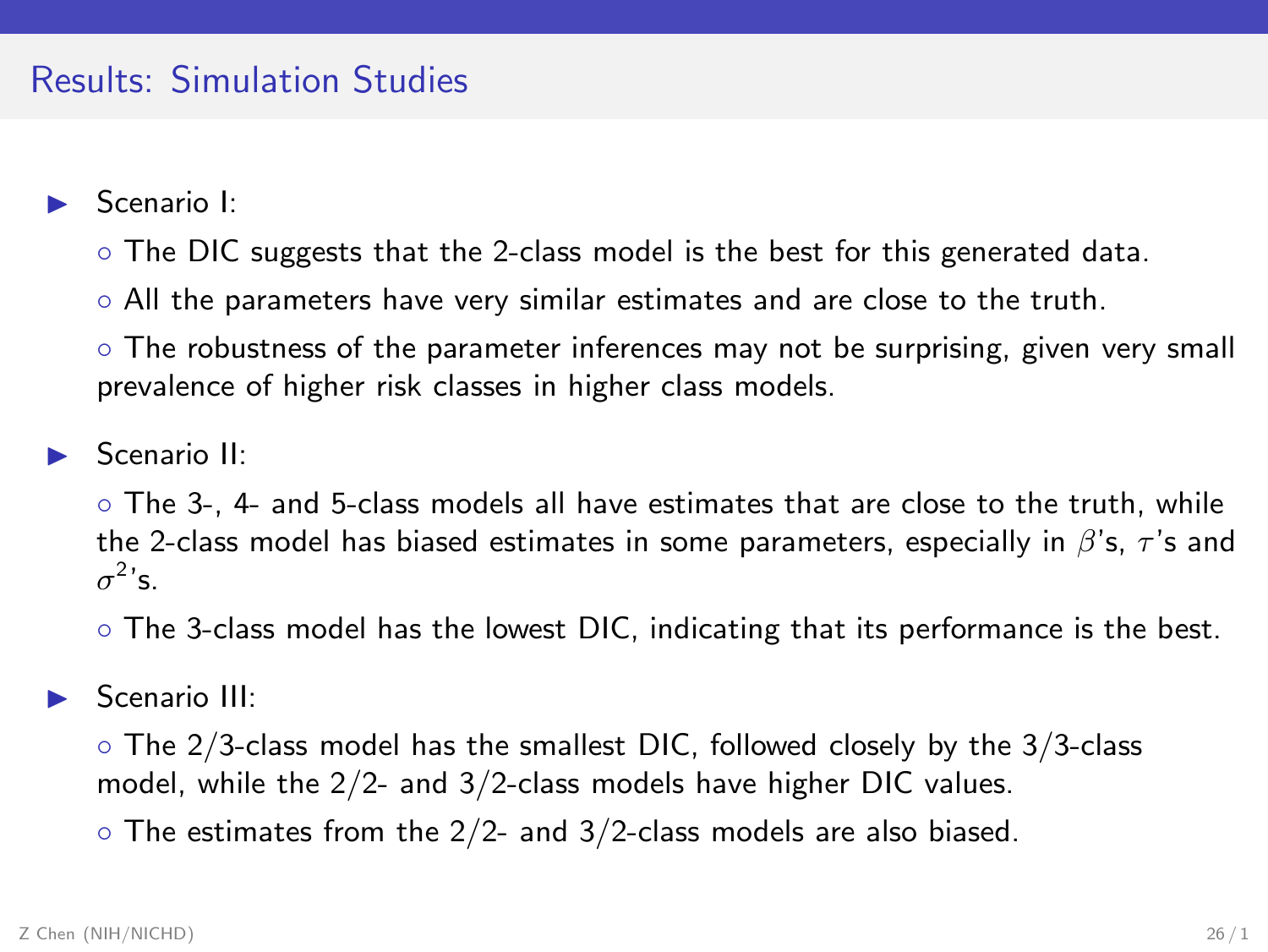- ▶ Proposed a Bayesian joint latent class model of high-dimensional chemical exposures and the risk of infertility.
- ► Exposures to a collection of PCB congeners are linked to the risk of infertility through the latent risk classes of both partners of the couple.
- $\triangleright$  The latent class variables allow the risk of infertility to differ across the classes, and differ between the two partners of a couple.
- ▶ The model takes into account the correlated exposure patterns of both partners of the couple while considering the complex interactions between them.
- ▶ The male PCB exposure needs to be carefully considered in assessing the effect of environmental contaminants on infertility  $(\beta_1^{\mathcal{F}}=0.34$  and  $\beta_1^{\mathcal{M}}=0.47)$ .
- $\triangleright$  The negative interaction suggests that once one partner of the couple has a high risk chemical exposure pattern, then the other partner's risk profile does not increase the risk of infertility.